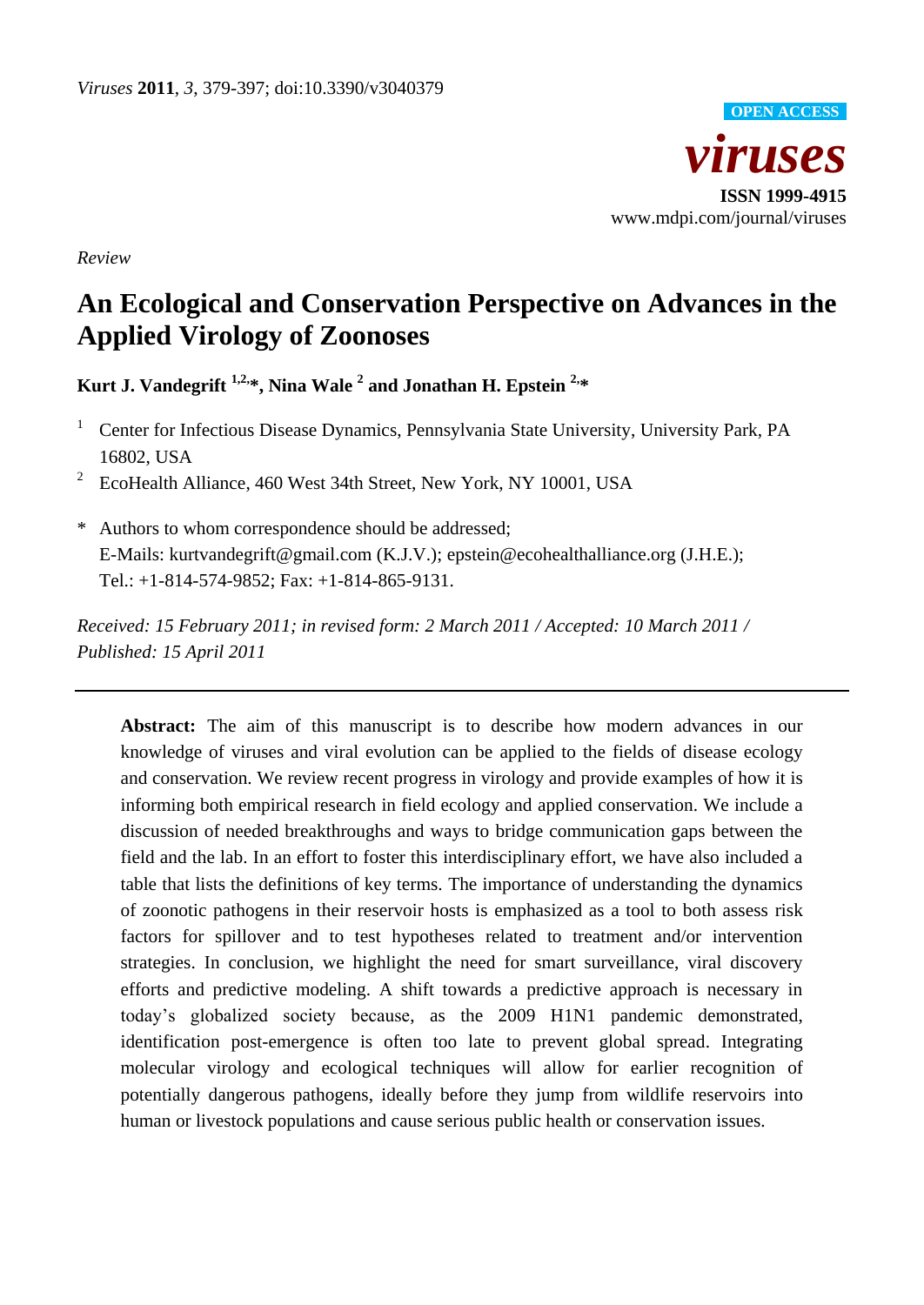**Keywords:** disease ecology; conservation; virology; vaccination; phylodynamics; metagenomics; endangered species; emerging disease; smart surveillance

# **1. Introduction**

*"A thing is right when it tends to preserve the integrity, stability, and beauty of the biotic community. It is wrong when it tends otherwise."*—Aldo Leopold

Our planet is currently experiencing the sixth mass extinction event in history [\[1\]](#page-12-0). Although there are problems with estimating the total number of extant animal species [\[2\]](#page-12-1), recent extinction rates are thought to be 100- to 1000-times greater than past rates determined from the fossil record. It is estimated that as many as 140,000 species are perishing each year [\[3\]](#page-12-2). Although habitat loss and fragmentation are the main drivers of this high extinction rate, infectious disease also contributes to animal population declines either independently, by reducing population size, or through interactions with other processes [\[4,](#page-12-3)[5\]](#page-12-4).

Indeed, these anthropogenic changes to habitat are also contributing to a second biological crisis: an increase in the rate of emerging and re-emerging infectious diseases (EIDs) [\[6,](#page-12-5)[7\]](#page-12-6). Of these EIDs, 75% are **zoonotic** (see Table 1 for a definition) [\[8\]](#page-12-7) and 37% are RNA viruses [\[9\]](#page-12-8). The high mutation rate of RNA viruses coupled with their ability to recombine and reassort allows for a rapid rate of evolution. In turn, this makes them highly adaptable and thus able to both exploit the new hosts and habitats afforded by a changing environment, as well as to develop resistance to treatments [\[10\]](#page-12-9). Examples of zoonotic RNA viruses which have emerged relatively recently include SARS coronavirus (SARS CoV), West Nile virus (WNV), Chikungunya virus, the 2009 influenza A (H1N1) and human immunodeficiency virus type 1 (HIV-1) and 2 (HIV-2). Cumulatively, these ailments have claimed hundreds of millions of human lives and cost the global economy hundreds of billions of US dollars. Among all viruses, HIV-1 causes the greatest amount of human mortality [\[11\]](#page-12-10) and its immunosuppressive nature is facilitating the resurgence of "old" pathogens *(i.e.*, tuberculosis) in human populations [\[12\]](#page-12-11). It is possible that the emergence of HIV is also encouraging cross-species transmission and that these disease threats may have a severe, negative impact on wild animal populations [\[13\]](#page-12-12). A multi-disciplinary approach will be necessary to combat the crises of extinction and disease emergence because human, ecosystem and animal health are inextricably linked. In recent years, great advances have been made in virology and disease ecology, particularly towards elucidating the mechanisms behind the emergence and evolution of zoonotic viruses. Thus, it is important to review and consider how advances in virology and disease ecology complement each other.

The roots of ecology date back to Theophrastus in the 4th century B.C. [\[14\]](#page-12-13). The concept of food chains originated in the 17th century and Darwin and Wallace put forth the theory of evolution in the 18th century [\[15\]](#page-12-14), but ecology did not become a prominent field until 1927 when two key advances transformed the study into a proper discipline. In this year, Charles Elton published his *Animal Ecology* [\[16\]](#page-12-15) and Kirmack and McKendrick (1927) [\[17\]](#page-12-16) formulated a model to describe the progress of an epidemic in a homogenous population [\[16](#page-12-15)[,17\]](#page-12-16). In the 1960s, Rachael Carson's *Silent Spring*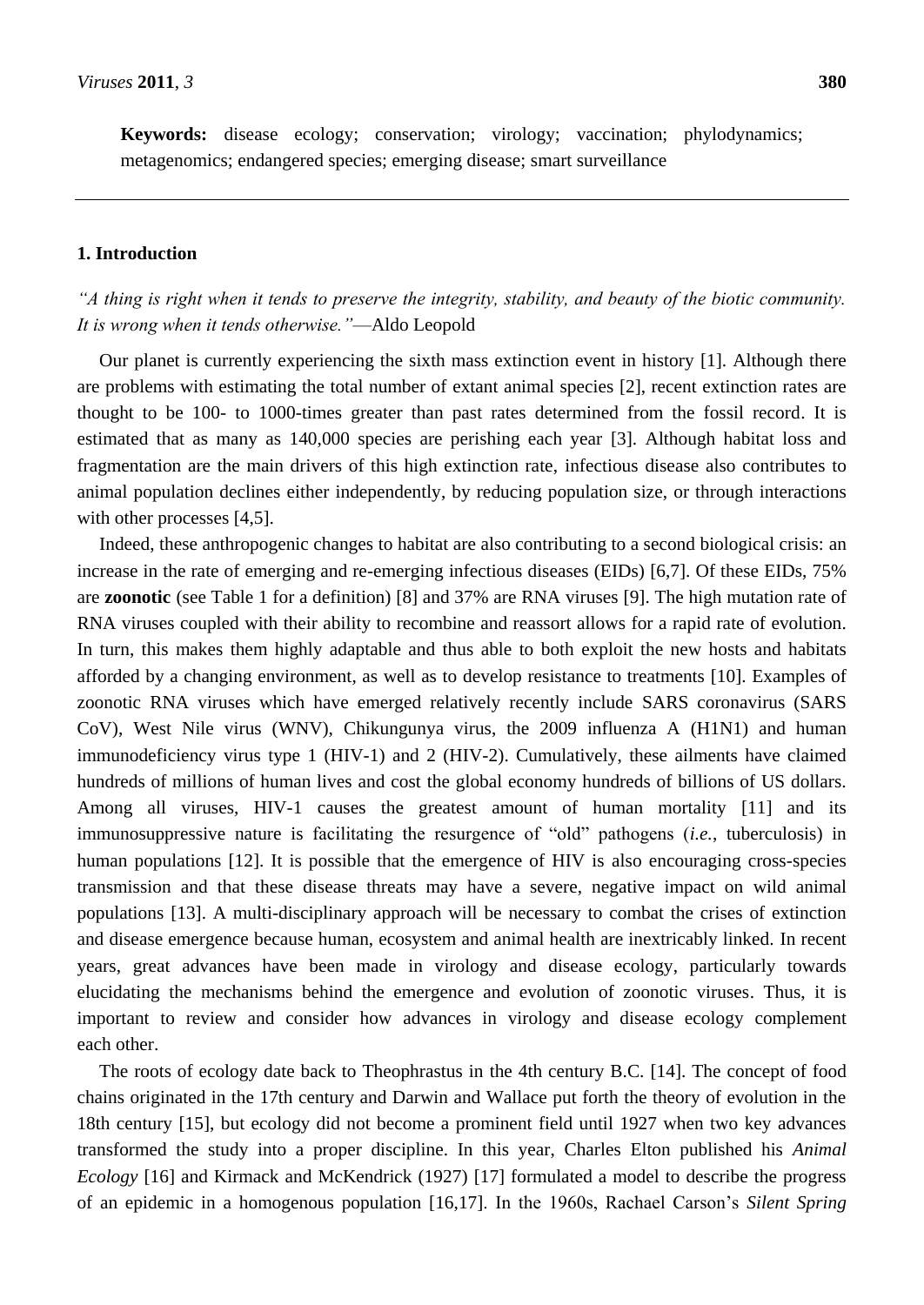generated concern for the environment and thrust ecologists into a new political field where preserving the integrity of our global ecosystems was the priority [\[18\]](#page-13-0). Even so, the Society for Conservation Biology was not established until 1985 [\[19\]](#page-13-1). As a part of this transition, ecology shifted from a descriptive science to one of prediction, reflecting the hope that ecologists might mitigate changes which can have negative impacts upon the ecosystem. Ecologists have branched out into the study of parasites and disease as it has become increasingly apparent that parasites are inextricably linked to the ecology of their hosts and environments, to the point where they have been a driving force in the evolution of sexual reproduction and in the shaping of biodiversity [\[20,](#page-13-2)[21\]](#page-13-3). Over the past 30 years, disease ecologists have developed the study of parasites and pathogens in the wild. This knowledge has been synthesized into mathematical models which describe the dynamic properties of ecosystems and predict how parasites and pathogens flow through them. [\[22,](#page-13-4)[23\]](#page-13-5). These models are becoming more commonly integrated into epidemiological studies that seek to predict outbreaks or periods of time when cross-species spillover risk is highest.

Parallel to this progress, the field of virology, particularly the subfields of molecular virology and viral evolution, have also been burgeoning, largely due to advances in technology that have made molecular assays and genetic sequencing more accessible to a greater number of scientists. The development of high-throughput sequencing has greatly increased our ability to efficiently detect known viruses as well as to discover new types of viruses, thereby improving our understanding of viral diversity, pathology and evolution. This increased capacity has spawned the development of new fields of study. For example, phylodynamics allows researchers to determine the origin of circulating viruses in space and time. Mutations among viral strains can be used to investigate interactions among host species as well as long-range host movement via corridors and flyways. Phylodynamic analyses can also inform livestock management practices, as was the case with Foot and Mouth disease in the United Kingdom [\[24\]](#page-13-6).

Conducting viral surveillance in animal **reservoirs** and invertebrate vectors can help explain circulation within host species; observed patterns of zoonotic transmission; and even allow for the prediction of periods of increased risk of zoonotic transmission (e.g., Rift valley fever and rainfall [\[25\]](#page-13-7); West Nile virus (WNV) and American robin (*Turdus turdus*) migration [\[26\]](#page-13-8); as well as hantavirus in mice [\[27,](#page-13-9)[28\]](#page-13-10)). Understanding viral ecology in wildlife reservoirs and identifying high-risk human-wildlife interfaces is especially critical in the context of ever increasing globalization, whereby transportation networks facilitate rapid spread of pathogens well beyond bounds where traditional epidemiological methods can be effective [\[29–](#page-13-11)[31\]](#page-13-12). The 2009 influenza A (H1N1) pandemic spread from the presumptive point of emergence in La Gloria Mexico to New Zealand in just under a month [\[32\]](#page-13-13) while SARS radiated from Guangdong, China to 26 different countries within several months [\[29\]](#page-13-11).

The negative impacts of emerging infectious diseases are not limited to humans. Indeed, wildlife conservationists have documented several mass mortality events in other animal species. Western lowland gorillas (*Gorilla gorilla gorilla*) have been decimated by Ebola virus [\[33\]](#page-13-14) and an especially virulent calicivirus, rabbit hemorrhagic disease virus, spread through both domestic and wild rabbit populations, resulting in tens of millions of deaths [\[34\]](#page-13-15). In some instances the viruses have **attenuated**, while in others the animal populations have been brought to the brink of extinction. Importantly, the risk from disease to humans and animals should not be separated. The global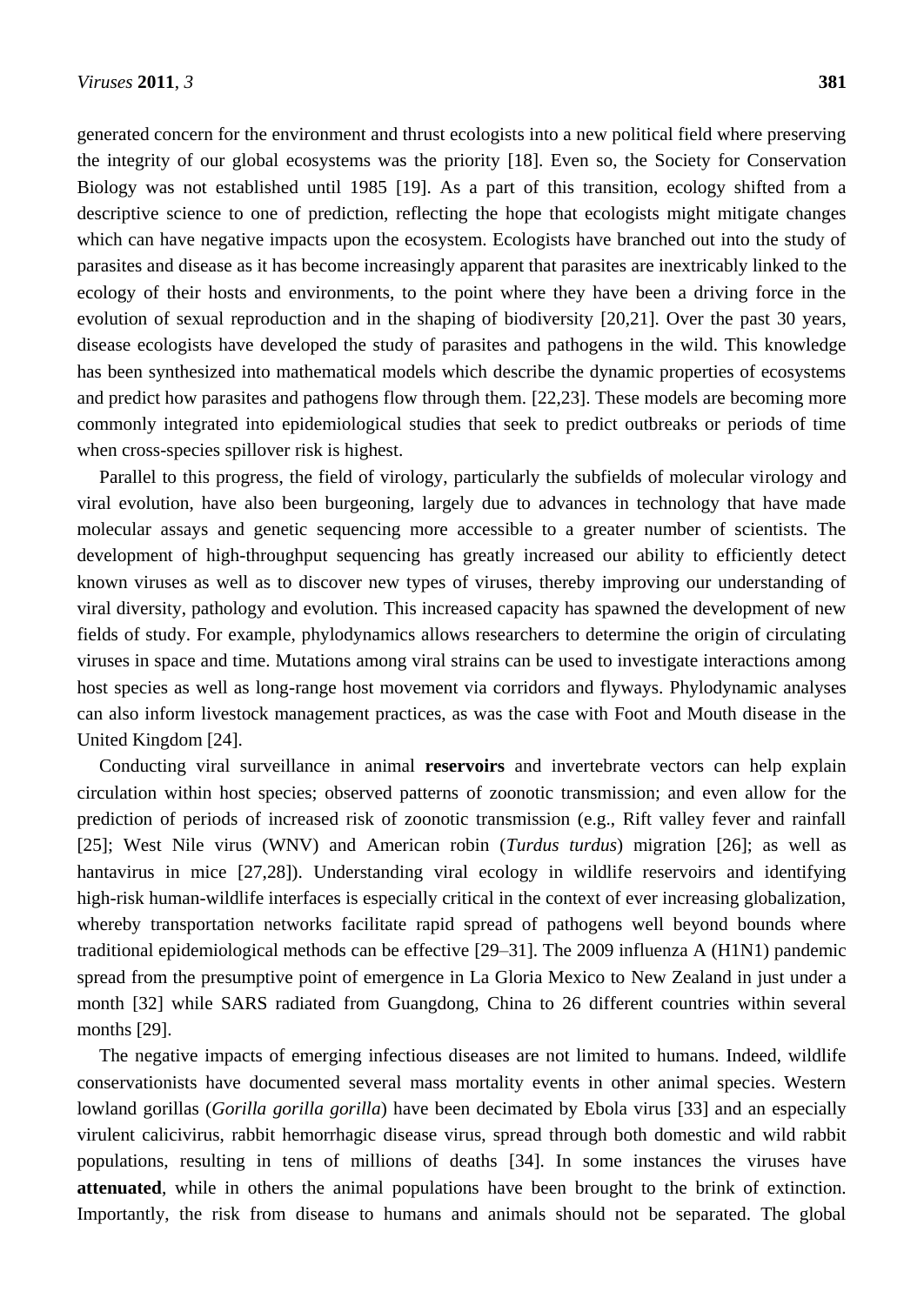# *Viruses* **2011**, *3* **382**

transportation network facilitated the introduction of infected vectors (e.g., mosquitoes) into New York and WNV caused both avian and human mortality, and this virus has subsequently spread across the United States [\[26\]](#page-13-8).

| <b>Term</b>                             | <b>Definition</b>                                                                                                                                                                                                                                                                                                                                                                                                                        |  |  |
|-----------------------------------------|------------------------------------------------------------------------------------------------------------------------------------------------------------------------------------------------------------------------------------------------------------------------------------------------------------------------------------------------------------------------------------------------------------------------------------------|--|--|
|                                         | Terms from Molecular Genetics & Phylodynamics                                                                                                                                                                                                                                                                                                                                                                                            |  |  |
| Admixture                               | The formation of a hybrid population through the mixing of two ancestral, or long-separated,<br>populations.                                                                                                                                                                                                                                                                                                                             |  |  |
| Bayesian Skyline<br>Plot                | A method for estimating historical population dynamics from a sample of sequences without assuming<br>a predefined demographic model.                                                                                                                                                                                                                                                                                                    |  |  |
| Coalescent<br>Theory                    | A mathematical framework which describes the distribution of gene trees in populations. It provides<br>mathematical methods for connecting demographic or ecological models with a phylogenetic tree.                                                                                                                                                                                                                                    |  |  |
| Demography                              | Demography is the statistical study of populations. In the field of ecology, demography encompasses<br>the study of the size, structure and distribution of populations, and spatial and/or temporal changes in<br>them in response to birth, migration, aging and death. However, here we use a more rigid definition of<br>demography-as the pattern and rate of population growth.                                                    |  |  |
| Effective<br>population size<br>(Ne)    | The number of breeding individuals in an idealized population that would show the same amount of<br>dispersion of allele frequencies under random genetic drift, or the same amount of inbreeding, as the<br>natural population under consideration. The analogue of Ne for viruses, the 'effective number of<br>infections' is related to the number of infected host individuals and to the number of new transmission<br>events [35]. |  |  |
| Metagenomics                            | A discipline which uses next-generation sequencing technologies to characterize the entirety of<br>genomic material found in environmental samples.                                                                                                                                                                                                                                                                                      |  |  |
| Molecular Clock                         | The molecular clock is derived from the hypothesis that sequence evolution, while random, occurs at<br>stable rate such that the time since the divergence of two or more sequences can be estimated. Recent<br>'relaxed molecular clock' analysis can account for variation in the rate of sequence evolution through<br>time or between lineages.                                                                                      |  |  |
| Phylogeny                               | The relations among a set of sequences showing which shares a most recent common ancestor with<br>other sequences.                                                                                                                                                                                                                                                                                                                       |  |  |
| Phylogeography                          | The study of the principles and processes governing the geographical distribution of genealogical<br>lineages.                                                                                                                                                                                                                                                                                                                           |  |  |
| Population<br>Structure                 | In the field of population genetics, population structure is defined as the absence of random mating<br>within a population. This is the definition used here. In ecology, population structure is defined by<br>several key parameters including number of individuals in a population, age distribution of<br>individuals, probabilities of survival (or mortality), and rates of fecundity.                                           |  |  |
| Reassortment                            | A process that occurs in segmented viruses by which one or more segments 'swap' to create a new<br>viral genome. This drives the process of antigenic shift in Influenza A viruses.                                                                                                                                                                                                                                                      |  |  |
| Recombination                           | The process by which new genotypes are created by the combination of distinct lineages. In sexual<br>organisms it occurs during meiotic division, by the exchange of DNA between different chromosomes<br>or 'crossing-over'. Viral recombination occurs during viral replication and is an important factor in<br>viral evolution (for more details see Worobey and Holmes, 1999 [36]).                                                 |  |  |
| Reversion                               | Mutation of a virus such that it changes 'back' to its wild-type state.                                                                                                                                                                                                                                                                                                                                                                  |  |  |
| <b>Terms from Ecology</b>               |                                                                                                                                                                                                                                                                                                                                                                                                                                          |  |  |
| Life History                            | The timing of an organism's schedule of reproduction and death. Species with long life histories, also<br>known as 'K' strategists, tend to have low reproductive rates, stable populations, long generation<br>times and long lifespans.                                                                                                                                                                                                |  |  |
| <b>Terms from Disease Ecology</b>       |                                                                                                                                                                                                                                                                                                                                                                                                                                          |  |  |
| Aggregation                             | Where the parasite population is not randomly distributed among hosts, such that the variance is<br>greater than the mean. The macroparasites in a host population are often best described by the negative<br>binomial distribution such that a minority of hosts possess the majority of the parasites.                                                                                                                                |  |  |
| $R_0$ (Basic<br>Reproduction<br>Number) | In the case of viruses and other microparasites, $R_0$ is the average number of secondary infections<br>which an infection produces. As such it is a measure of parasite fitness.                                                                                                                                                                                                                                                        |  |  |
| Reservoir Host                          | A host species that can independently maintain a disease and act as a source of infection to other host<br>species. Infection in reservoirs is usually more persistent and less harmful than that of other hosts.                                                                                                                                                                                                                        |  |  |
| Zoonotic disease                        | A disease transmissible from animals to humans or vice versa.                                                                                                                                                                                                                                                                                                                                                                            |  |  |

| Table 1. Definitions of key terms used in the text. |  |  |
|-----------------------------------------------------|--|--|
|-----------------------------------------------------|--|--|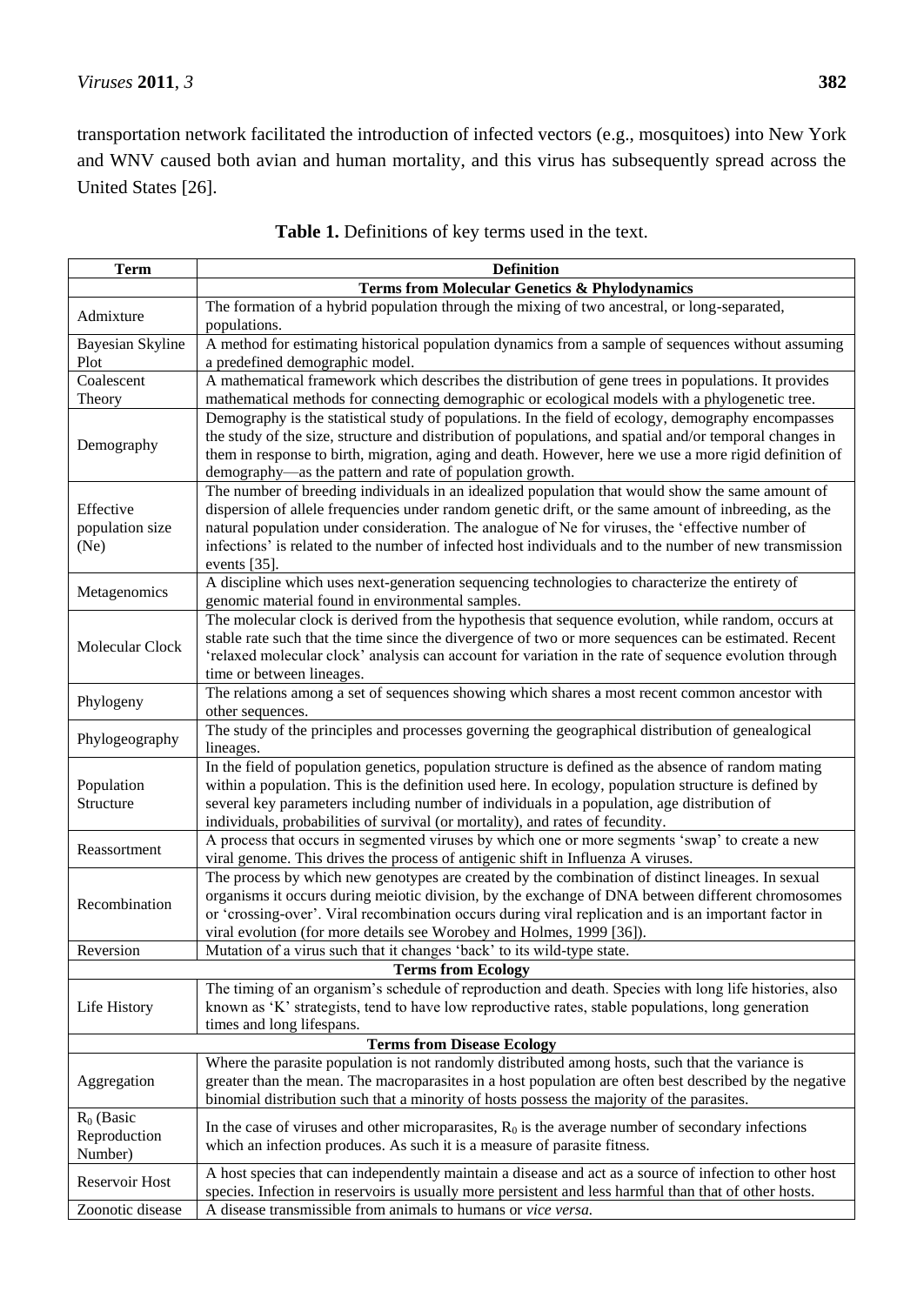Globalization, host ecology, host-virus dynamics, climate change, and anthropogenic landscape changes all contribute to the complexity of zoonotic viral emergence and disease, and create significant conservation and public health challenges. Comprehensive and collaborative scientific approaches that transcend disciplinary boundaries are necessary to address these challenges. It is the goal of this paper to review new methods for understanding viral dynamics and illustrate how and when these techniques can be used by not only public health officials, but also disease ecologists and conservation biologists.

#### **2. Phylodynamics**

The phylodynamic paradigm, established in 2004 [\[37\]](#page-14-0), exemplifies the power of a multidisciplinary approach. It unites the ecological and evolutionary study of viruses and builds upon advances in sequencing technologies and **coalescent theory**, by which gene genealogies are reconstructed backward in time [\[38\]](#page-14-1). The analysis of phylogenetic trees enables researchers to address many of the primary questions posed by disease ecologists (Figure 1). In some cases this approach can provide an estimate of a virus's **basic reproductive number**  $(R_0)$ , which is a measure of parasite fitness [\[39\]](#page-14-2). Phylodynamics has far-reaching applications for the control of viruses in both human and animal populations, in addition to being vital to our understanding of the interconnectedness between them.

Phylodynamic studies can be used to identify reservoir species as well as defining the spatial and temporal origin of emerging infectious diseases [\[37\]](#page-14-0). They can also help to elucidate how these viruses spread following their emergence [\[39\]](#page-14-2). Firstly, chains of viral transmission can be extrapolated from the branching topology of phylogenetic trees. One example of the utility of this approach is with rabies virus. Rabies causes thousands of human deaths a year in Africa and has been implicated in the decline and local extinction of several populations of African wild dog (*Lycaon pictus*) [\[40](#page-14-3)[,41\]](#page-14-4). Lembo *et al.* analyzed sequences of rabies virus from the Serengeti, revealing that domestic dogs were the reservoir of the virus and that they had transmitted it to other resident carnivore populations on repeated occasions [\[42\]](#page-14-5). This work has applicability in that it can be used to design efficient and effective vaccination strategies, both to alleviate current distress and prevent future outbreaks [\[40\]](#page-14-3). Secondly, by mapping the geographical origin of each sequence onto the nodes of phylogenetic trees, the geographical origin of a virus might be identified. Wallace *et al*. (2007) [\[43\]](#page-14-6) used this phylogeographic approach to identify Guangdong province, China as the most parsimonious origin of highly pathogenic H5N1 strain of avian influenza and to delineate the most likely pathways of viral spread [\[43\]](#page-14-6). However, a recent Bayesian analysis of this data did not support the conclusion that H5N1 had dispersed from Guangdong to Indonesia [\[44\]](#page-14-7). Instead, the Bayesian analysis suggested it had spread to Indonesia from Guangxi or Hunan in China. This example demonstrates that different statistical techniques may yield different conclusions. As yet, neither the Bayesian nor the frequentist method is universally considered to be superior and there is much room for improvement as statistical **phylogeography** develops as a field. Phylogeographic tools have also been applied by Walsh *et al*. (2005) [\[45\]](#page-14-8) to locate the putative origin of the Zaire strain of Ebola virus. In an attempt to resolve the controversy over the time of emergence and spreading trajectory of Ebola in the Congo Basin, they then used spatial data and two different tests for the impact of selection on the virus genome [\[45\]](#page-14-8). Where a virus is expanding in range, as the Zaire strain of Ebola virus appears to be, using a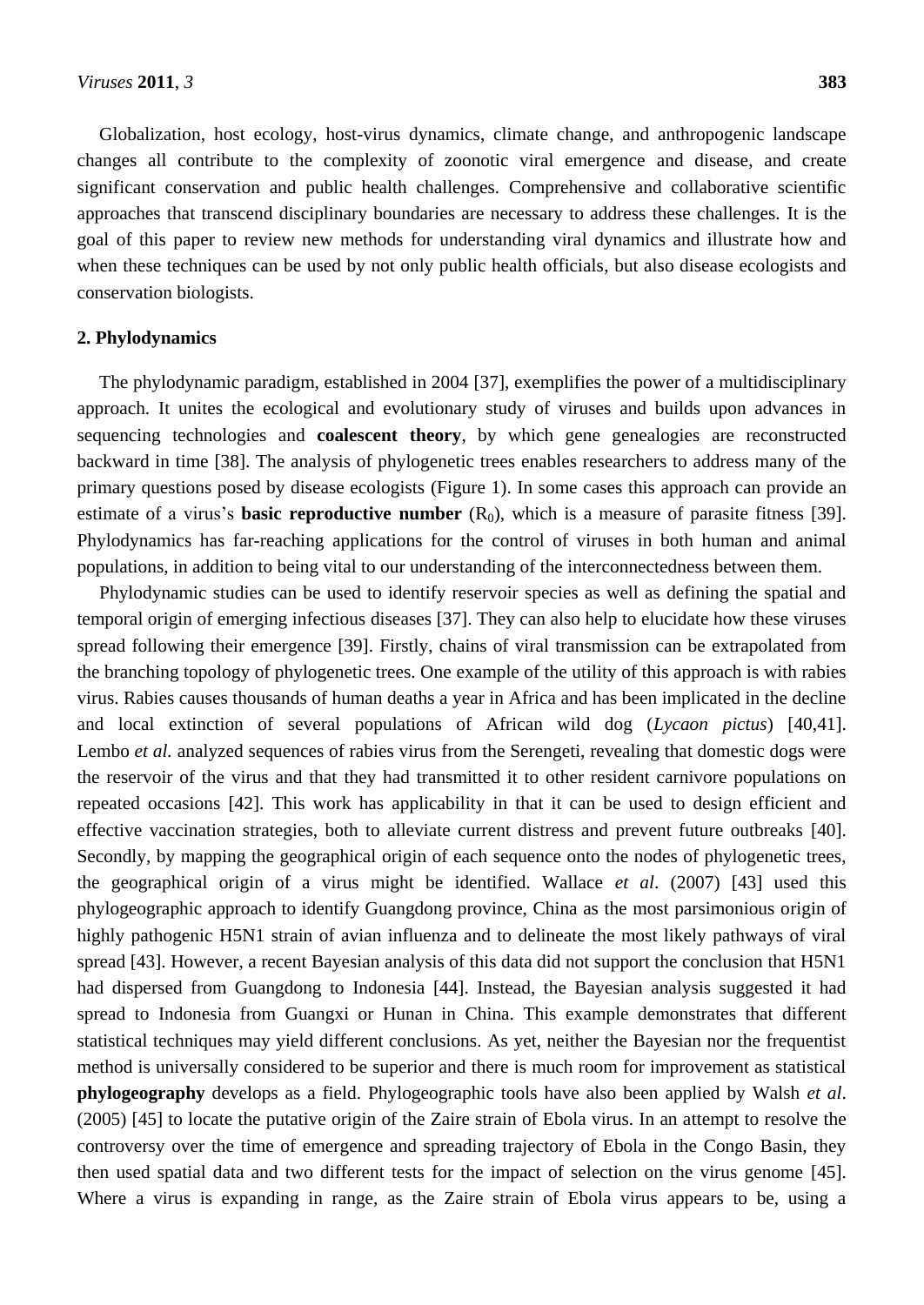‗landscape genetics' approach may help identify geographical barriers to viral spread and help identify vulnerable human or wildlife populations lying in the path of infection [\[46](#page-14-9)[,47\]](#page-14-10).

**Figure 1.** Phylodynamic techniques. (**a**) A rooted molecular **phylogeny** represents the evolutionary relationships between individual viral sequences, as represented by circles. These phylogenies *may* reflect transmission chains, however sampling must be sufficient for them to do so, while **recombination** may obscure ‗true' relationships between viral sequences. (**b**) Simple **molecular clock** theory, predicated on the neutral theory of molecular evolution [\[48\]](#page-14-11) assumes that mutation occurs at a constant rate over time, thus the time that has elapsed since a pair of virus strains diverged from a common ancestor may be quantified. Methods that account for differences in the evolutionary rates of different strains, and for variation in these rates through time, have been recently developed [\[49\]](#page-14-12). Here variants represented by thick lines evolve much faster than those represented by thin lines. (**c**) Using a phylogeographic approach, the location at which a sequence was sampled may be mapped onto the viral phylogeny and the likely spreading trajectory of the virus inferred. While parsimony approaches have been popular, powerful Bayesian methods that account for uncertainty of dispersal process and historical phylogeny have been developed to reconstruct viral dispersal events [\[44\]](#page-14-7). Crosses on the phylogeny represent such viral dispersal events, in this example. (**d**) Coalescent theory provides the basis for many phylodynamic approaches. Here, circles on the same row represent temporally simultaneous infections. Working back from sampled infections (red circles), lineages can be traced back to the most recent common ancestor (black circle) via hypothetical, unsampled ancestors (grey circles). The time it takes for sampled lineages to coalesce is dependent on a variety of variables (*i.e.*, viral **effective population size**, **population structure**, selection, stochastic infection die-out and recombination). A variety of methods are available to test for selection and recombination. Figure and legend adapted with permission from Macmillan Publishers Ltd: Nature (Pybus, O.G., Rambaut, A. Evolutionary analysis of the dynamics of viral infectious disease), copyright (2009) [\[50\]](#page-14-13).

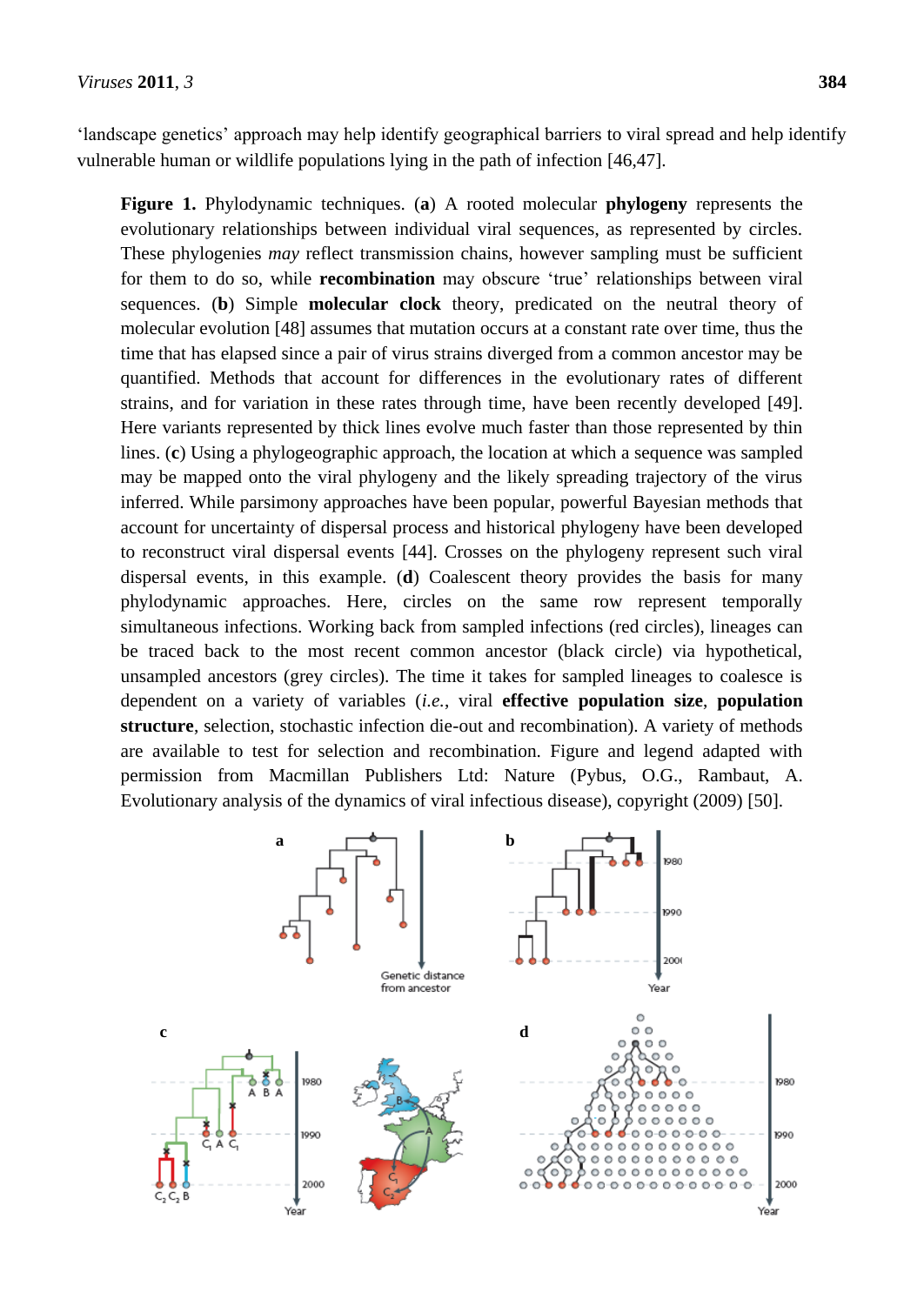Phylodynamic analyses are not without limitations. Dense and representative sampling at a scale equivalent to epidemiological surveys is required to fulfill the potential of phylodynamics for understanding epidemics of rapidly-evolving viruses [\[51\]](#page-14-14). The construction of phylogenetic trees from these viral sequences may be complicated by **recombination** and, in the case of segmented viruses, **reassortment** of viral genomes [\[36\]](#page-13-17). As a result of these processes, the genes on a single viral sequence may have very different origins (see the discussion of the different origins of the hemagglutinin and neuraminidase segments of H5N1 avian influenza in Lemey *et al.* 2009 [\[44\]](#page-14-7)). Therefore, concatenated analysis of multiple genes may be confounded. The ability to construct phylogenies is further limited by the total viral genetic information available. GenBank is a vast public database that contains records of genetic sequences; however, its usefulness is dependent upon the willingness and/or ability of individuals and organizations to submit viral sequences. Governments and industrial institutions may be reluctant to report sequences of economically important viruses (*i.e.*, avian influenza) due to the potential negative economic impacts that may ensue. Although phylodynamics is currently encumbered by the aforementioned factors, there is hope for progress. Advancements in coalescent theory will help us to deal with the phylogeny construction problems caused by recombination and reassortment. They will also facilitate better utilization of genomic and spatial data, provided these advancements are also accompanied by a simultaneous increase in computing power, which is also currently limiting.

# *Inferring Host Population Structure and Recent Demography from Viruses*

The utility of phylodynamics is not limited to questions of interest to virologists and disease ecologists. This approach may also inform investigations of host population biology and, in so doing, aid in the development of conservation policy. Host molecular markers (e.g., microsatellites, mitochondrial DNA) are used by conservation biologists and ecologists to infer population structure, historical **demography** and other critical features of wildlife populations [\[52\]](#page-14-15) and have proved particularly powerful when analyzed in combination (*i.e.*, [\[53,](#page-14-16)[54\]](#page-14-17)). Recently, it has been demonstrated that the pathogens of host populations might also be useful to this end. Research using helminths and bacteria has revealed patterns of ancient human migration and dispersal [\[55](#page-15-0)[,56\]](#page-15-1) identified ancient refuges of rodent and bird taxa [\[57](#page-15-2)[,58\]](#page-15-3) and shown that there was past contact between contemporary non-sympatric bat species [\[59\]](#page-15-4). However, there have been few attempts to utilize viruses to this end (save [\[60](#page-15-5)[,61\]](#page-15-6)).

It is surprising that viruses have not been used more for the inference of host population biology since some of their characteristics make them ideal for doing so. Most viruses have large population sizes and short generation times, and many replicate using a highly error-prone RNA-dependent RNA polymerase, causing them to accumulate many more mutations (nucleotide changes) per unit time than the host genomes [\[39,](#page-14-2)[62\]](#page-15-7). Consequently, viruses may provide information about host demographics on a shorter timescale than molecular markers of the host. One of the signature tools of phylodynamics, the **Bayesian skyline plot**, might also be utilized to infer changes in historical population size of the host. These plots incorporate the use of a molecular clock and coalescent theory to infer historical changes in virus population sizes without assuming a predefined demographic model [\[63\]](#page-15-8). It is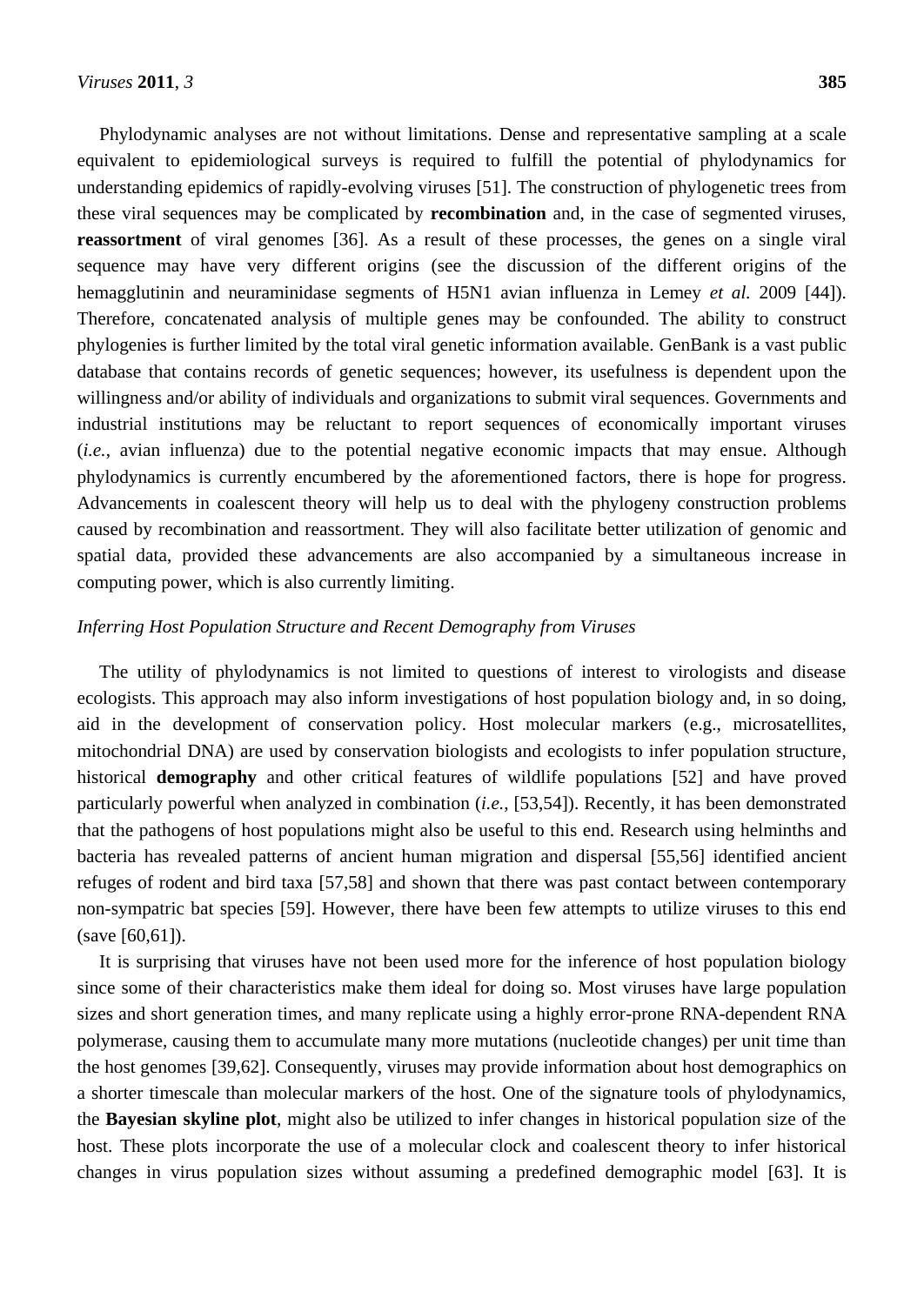important, however, that the timescale over which the evolutionary dynamics of the virus population can be reliably reconstructed is appropriate for the parameters of interest in the host population.

Unfortunately, the very characteristics that make viruses useful for estimating host population structure and demography may also impede the analyses. Multiple substitutions can occur quickly in the viral genome and this will obscure the host population's actual evolutionary history. Meanwhile, variations in the transmission mechanisms of viruses (vertical *vs.* horizontal) can alter the ability to accurately infer a virus' relationship to a host population. Cross-species transmission is also problematic in that it can cause pathogen phylogenies to inaccurately reflect the history of their hosts [\[62\]](#page-15-7). Therefore, before the genetic information contained within a virus population can be used to infer the population structure and demography of the host, it is critical to test for congruence in the evolutionary history of the host and virus populations. This is accomplished by statistically comparing the respective phylogenies within the relevant timescale. Viruses with high host specificity have a greater likelihood of exhibiting such congruence.

Feline immunodeficiency virus (FIV) is known for high host specificity and is, thus far, the only virus to have been used to elucidate changes in host population structure and size. From a phylogenetic analysis of FIVpco, the FIV type specific to the cougar (*Puma concolor*), Biek, Drummond, and Poss (2006) [\[61\]](#page-15-6) inferred that the North American population of cougars became subdivided during the last century but subsequently expanded in both size and range. Subsequently, Antunes *et al*. (2008) [\[60\]](#page-15-5) used the distribution of FIV<sub>Ple</sub> subtypes in the Serengeti to infer that recent **admixture** has occurred between the region's lion (*Panthera leo)* populations. These recent changes in felid population size and structure could not have been inferred from host genetic data.

There is great potential for the further use of this technique by conservation biologists and ecologists, and for it to complement existing methods which utilize host genetic data. Host genetic markers are used to define management units for conservation purposes [\[64\]](#page-15-9). Many 'flagship' endangered species have long **life histories** [\[65\]](#page-15-10), a feature that correlates with both extinction risk in certain regions [\[66\]](#page-15-11) and difficulty in reconstructing recent demographic history from molecular markers. Because of the latter, the use of viral genetics to define management units may be an important avenue of exploration. In addition to aiding the definition of management units, viral data could be used to analyze the consequences of management activities and other environmental changes on target species. Where viral genetic diversity exists in a spatially heterogeneous distribution, viral movement patterns could be used to study the migratory behavior of animals (as macroparasites have been [\[67](#page-15-12)[,68\]](#page-15-13)). As such, researchers could monitor the use of wildlife corridors and the efficacy of control measures aimed at limiting the range of a host species [\[69](#page-15-14)[,70\]](#page-15-15). Where viruses can be readily amplified from non-invasively collected samples (see [\[71\]](#page-15-16)), the above objectives could be achieved in a cost effective manner with minimal disturbance of the study species. Viruses with specific transmission routes may also serve as proxies for behaviors related to transmission (*i.e.*, sexually transmitted diseases). Similarly, where cross-species transmission occurs, viruses might be indicative of types of sustained, direct contact between different, sympatric taxa which facilitate such transmission, for example predator-prey interactions [\[72\]](#page-16-0). At the broader ecosystem level, inferences about long-term evolutionary processes might also be made by examining the phylogeographic structure of numerous host and virus populations of a region (see [\[73\]](#page-16-1)).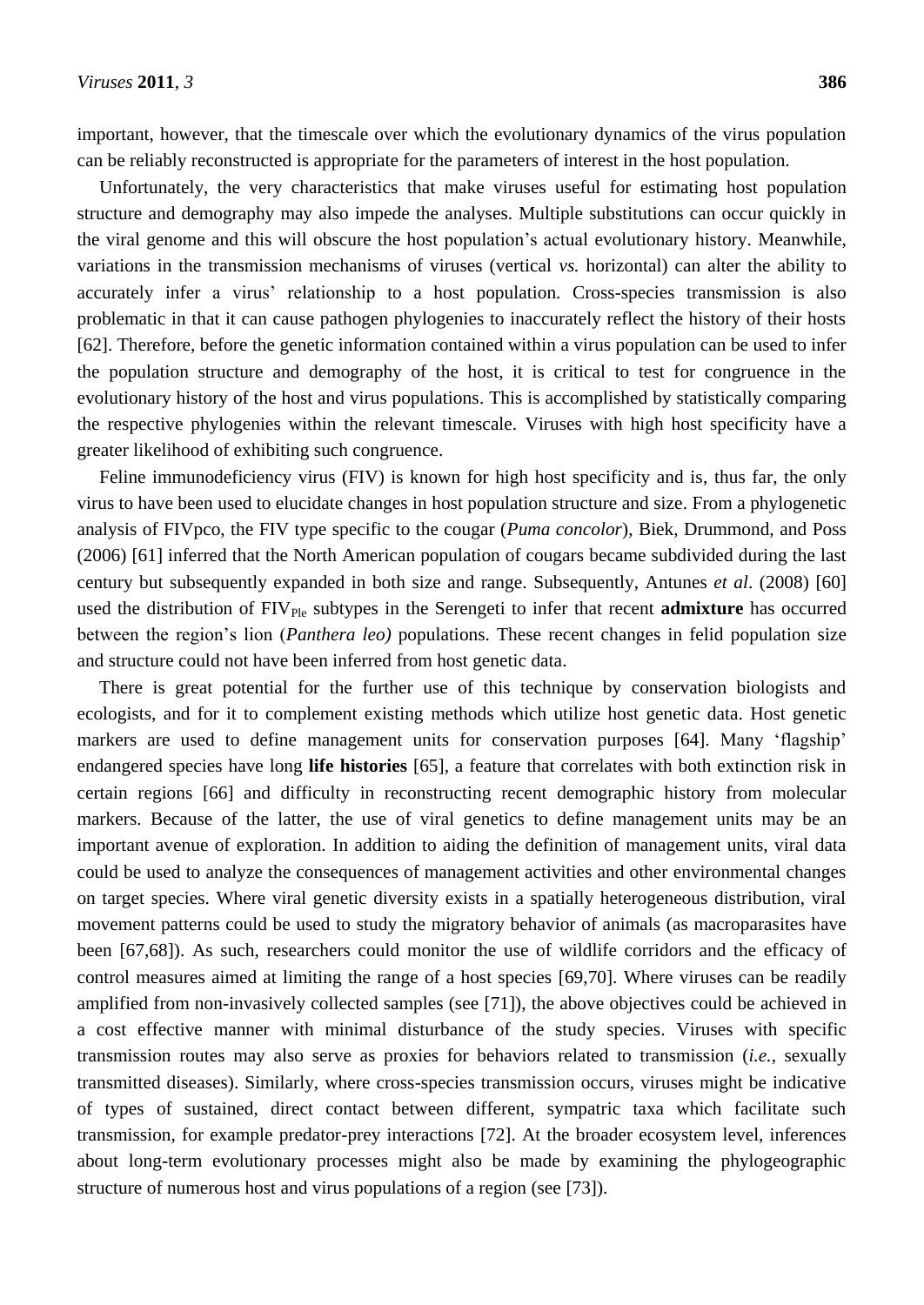#### **3. Viral Discovery and Metagenomics**

A major hurdle for both virologists and ecologists is defining the biodiversity of life. At present, scientists do not know the actual number of mammal species, much less the diversity of viruses they harbor [\[2\]](#page-12-1). Indeed, the diversity of viruses known to infect the house mouse (*Mus musculus*), a staple in biomedical research, is not yet completely known. Recent advances in genetic sequencing, including high-throughput sequencing and other "next-generation sequencing" techniques, as well as MassTag PCR and microarray multiplex assays [\[74](#page-16-2)[,75\]](#page-16-3) have made the study of microbial diversity feasible [\[76\]](#page-16-4). These technologies have facilitated a movement from classical virology, where the focus was on disease etiology, toward a broader discipline that considers the rest of the viral diversity or "the virosphere".

**Metagenomic** studies have used next-generation sequencing to study biodiversity in substrates such as ocean water and soil [\[77](#page-16-5)[,78\]](#page-16-6). Metagenomics has also been used to screen human and animal clinical samples in order to determine etiologic agents of disease or to describe the microbial flora normally present in a vertebrate host—in many cases the result has been the discovery both of novel pathogens and novel associations between clinical disease and agent [\[79](#page-16-7)[–82\]](#page-16-8). As technology becomes more affordable, and thus accessible, there will be increasing opportunities to ask large-scale questions such as: How does the virosphere vary across space and time? How does it vary across species? Can we use this to define risk of cross-species transmission or to inform conservation efforts? And how might co-infections with these undiscovered viruses influence the dynamics of the more well known viruses?

The paucity of information about viral diversity within a host poses problems for research progress. It is difficult to understand viral pathogenesis and transmission without completely understanding the dynamics of co-infections. Indeed, it is currently difficult to ascribe a host's symptoms to an individual virus with any certainty because a virus' actions, and even its ability to infect the host, could be a function of another (possibly undetected) co-habitant of the host. Evidence of interactions between co-infecting species has been clearly demonstrated [\[83,](#page-16-9)[84\]](#page-16-10) and it will be critically important to elucidate the interactions that occur between multiple pathogens as well as the combined effects they may have on a host's immune system. Broadening our understanding of the diversity of pathogens that exist in human and animal hosts through wildlife and domestic animal surveillance will significantly improve our ability to recognize novel zoonotic agents in the context of a disease outbreak. Phylogenetic information obtained from comparative sequence analyses can improve our understanding of the impact of sequence mutation on virulence, as well as inform decisions about vaccine development. A final noteworthy benefit of viral discovery efforts is that these techniques should be important for identifying candidates for future vaccines as a virus's most worthy competitor is often another virus.

#### **4. Vaccination**

From a health perspective, vaccination is arguably the most important technology that has arisen from the study of viruses. Vaccination offers a direct means of intervening in a host-pathogen system and it has become routine in many parts of the world. Efforts to this end have resulted in the eradication and/or control of smallpox, polio, mumps, measles, rubella and most recently, rinderpest.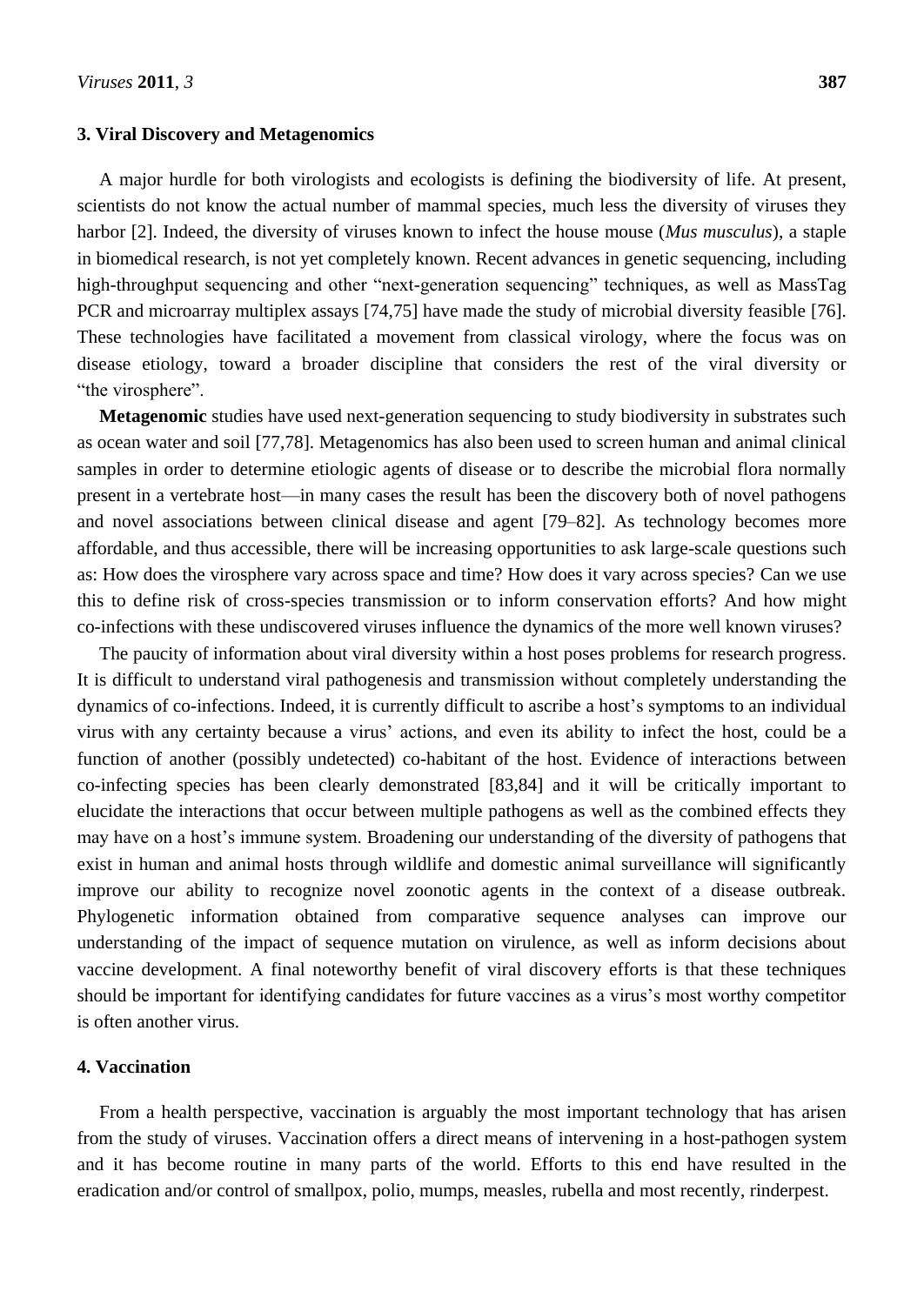Vaccines take several forms including live-attenuated viruses; inactivated whole viruses; inactivated toxins and viral protein subunits, and these are often delivered in combination. While live-attenuated vaccines have been predominant, a new generation of techniques including gene delivery and nano-technologies are being used to develop highly-efficacious and safer vaccines, that have less risk of **reversion** [\[85\]](#page-16-11). New types of administration methods are also being developed with oral, aerosolized and nasal vaccines currently on the market. These less invasive administration techniques decrease labor costs associated with administration and offer increased capacity for mass-dispersal of vaccines to both humans and free-ranging wildlife [\[86\]](#page-16-12).

Vaccination campaigns aimed at both protecting threatened species and decreasing public health risks via animal vaccination have taken place. Swiss health officials were pioneers in this field, using oral vaccines to control rabies in wild red foxes (*Vulpes vulpes*) [\[87,](#page-16-13)[88\]](#page-16-14). These vaccines were inserted into chicken heads which were distributed in the wild beginning in 1978 [\[88\]](#page-16-14). As can be observed from the supplemental movie (Video S1), their initial barrier approach evolved into a large-scale treatment of infected areas and resulted in rabies being successfully pushed back to and then eliminated from the Swiss Alps [\[87](#page-16-13)[,88\]](#page-16-14). Following the success of these trials, campaigns were conducted in Western Europe [\[89\]](#page-17-0) and Canada [\[90\]](#page-17-1) with similar results, though the situation in the United States has proven more challenging. Other successful vaccination examples include canine distemper virus in black-footed ferrets (*Mustela nigripes*; [\[91\]](#page-17-2)) and Ethiopian wolves (*Canis simensis*; [\[92\]](#page-17-3)), as well as rabies in Florida panthers (*Felis concolor coryi*; [\[93\]](#page-17-4)) and African wild dogs [\[94](#page-17-5)[,95\]](#page-17-6). A caveat to this success is that there is growing evidence that vaccination against a specific strain of pathogen can result in inadvertent selection for related co-infecting strains. Thus vaccination can influence the dynamics of a pathogen [\[96\]](#page-17-7).

The possibility of inadvertent viral strain selection highlights the importance of understanding the long-term evolutionary and ecological consequences of vaccination. Indeed, where threatened or endangered animals are concerned, mishaps may prove disastrous. Attenuated canine distemper vaccines did not provide immunity to critically endangered black-footed ferrets, while the use of a live canine distemper virus vaccine resulted in clinical distemper arising in one of the few remaining populations [\[97\]](#page-17-8). Ideally, long-term clinical trials with suitable animal models might avert these problems. These trials should also be used to provide an *a priori* understanding of how vaccination might shape future evolutionary processes. In contrast to the ferret experience, efforts with the endangered Ethiopian wolf serve as an example of a successful vaccination program. Wolf populations were suffering severe mortality due to rabies and distemper acquired from the wild dogs that shared their home range [\[98\]](#page-17-9). On the basis of a spatially explicit individual-based model, which indicated rabies could be controlled in dogs given just over 60% coverage [\[99\]](#page-17-10), Knobel *et al.* executed an intensive vaccination plan [\[92\]](#page-17-3). Both the extent and duration of outbreaks in the treated areas were limited and, although monitoring and continued vaccination are required, the situation appeared to be under control in 2008 [\[92\]](#page-17-3).

Wildlife vaccination campaigns are also being investigated as tools to limit public health risks. Tsao *et al.* vaccinated mice in an effort to break the cycle of Lyme disease and reduce the risk of emergence in human populations, in which it causes tens of thousands of deaths per year in the US [\[59](#page-15-4)[,100\]](#page-17-11). In the same vein, Griffing *et al.* [\[101\]](#page-17-12) have tested the efficacy of vaccinating American robins to interrupt the WNV transmission cycle. This species can absorb up to 75% of the potentially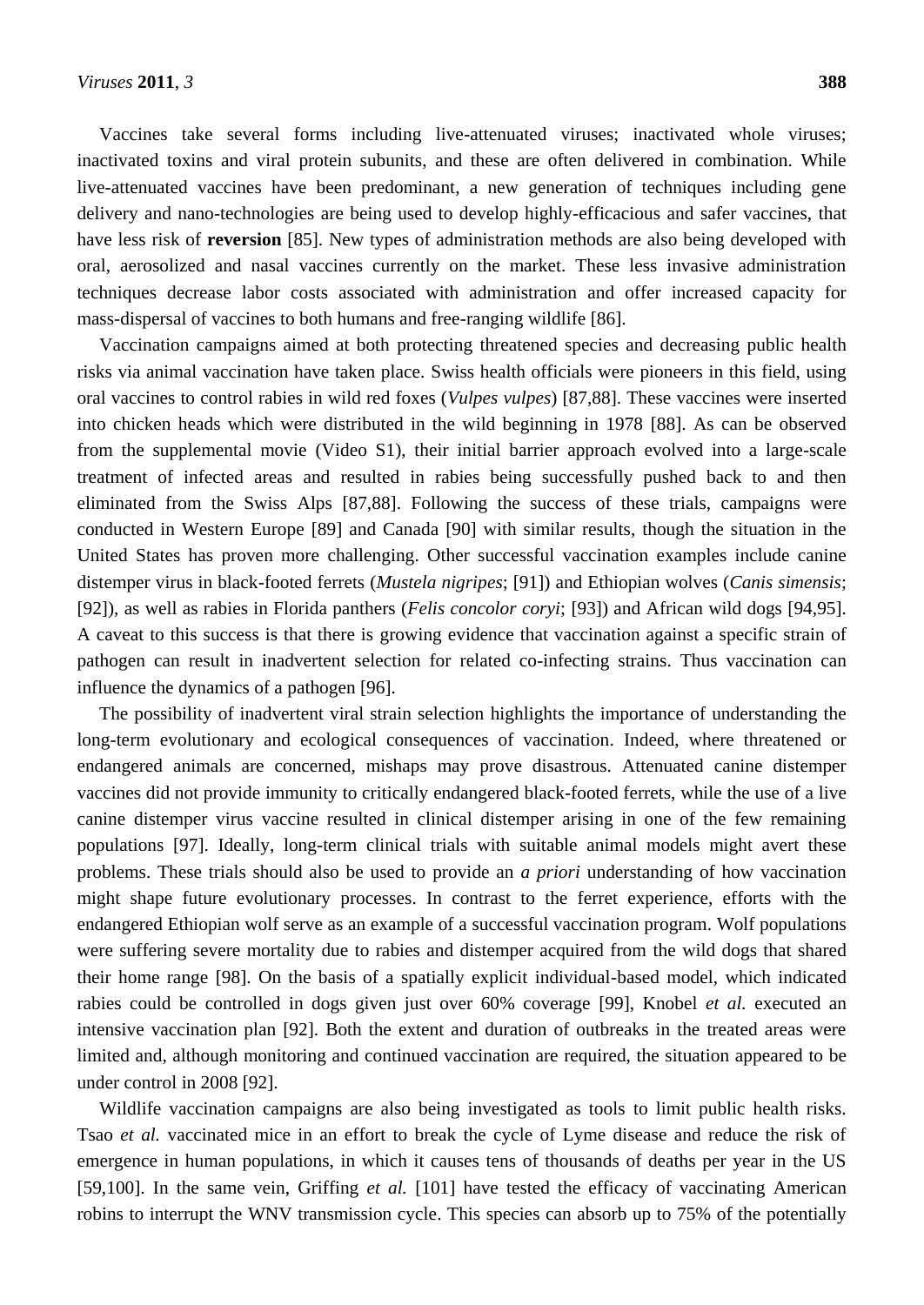infective mosquito bites in early spring and is thus a key host in the WNV system [\[102\]](#page-17-13). Targeted vaccination of this single species could potentially result in herd immunity and reduce the risk of human infection as well as decreasing wildlife mortality. These works exemplify how ecological knowledge can be used to identify and exploit some of the heterogeneities which so often dominate the dynamics of pathogens.

While the lasting efficacy of wildlife vaccination efforts has yet to be demonstrated with either endangered species or in breaking the transmission cycle of human pathogens, an increasing number of researchers are drawing attention to systems where it seems feasible [\[99](#page-17-10)[,103\]](#page-17-14); demonstrating that intricate knowledge of host and virus ecology can greatly reduce the amount of vaccine coverage that is necessary to control these viruses.

The problems entailed by the sheer number of viruses, viral resistance, the explosive potential for spread, and the economic burden, make it clear that currently available vaccination methods do not provide a sustainable solution for either human or animal disease. The unambiguous indication is that researchers need to work towards the goal of developing a predictive framework where risk can be defined for different scenarios and not only to rank pathogens, and species, but also, places and times of year that can be identified as more or less precarious for global health. Pending questions include: Which geographic areas will experience more disease and conservation problems? Which areas pose the highest risk for pandemic spread of pathogens? What characteristics of hosts and viruses make them more or less likely to be involved in cross-species transmission events? And what are the relative roles of genetic relatedness and contact rate for transmission? Some modeling work and reviews of historic data have been informative [\[104,](#page-18-0)[105\]](#page-18-1), but novel uses of phylogenies of both viruses and hosts (as discussed above) provide promise for progress to this end, especially when coupled with high quality surveillance data. Once we have this information, scientists will be able to design "smart" surveillance" strategies whereby valuable vaccine resources can be efficiently targeted and efficiently distributed.

#### **5. Reservoir Host Ecology**

Ecological studies can effectively inform conservation as well as public health policy. Gaining knowledge of reservoir host ecology can be critical for the development of eradication strategies. Most viral disease systems are dominated by heterogeneities and identifying and understanding these can be crucially important when trying to interrupt the chain of events that leads to persistence. Ecological studies of WNV have shown how forest fragmentation and decreased biodiversity can alter transmission among avian hosts as well as to humans [\[106\]](#page-18-2). Likewise, researchers have used satellite imagery to identify habitat characteristics that accurately predict the prevalence of Sin Nombre virus [\[107](#page-18-3)[,108\]](#page-18-4), a hantavirus that uses the Deer mouse (*Peromyscus maniculatus*) as a reservoir host and it occasionally infects and kills humans [\[107\]](#page-18-3). These studies epitomize the type of effort scientists will need to successfully fight viral pathogens in the future. However, piecing together emerging disease and conservation problems *ex posto facto* is only of limited value. Increased pathogen surveillance and ecosystem process monitoring may provide the insight necessary to mitigate problems before they become serious human health or conservation concerns. This is especially the case for zoonotic viral pathogens where the reservoir hosts are known and a targeted approach is feasible.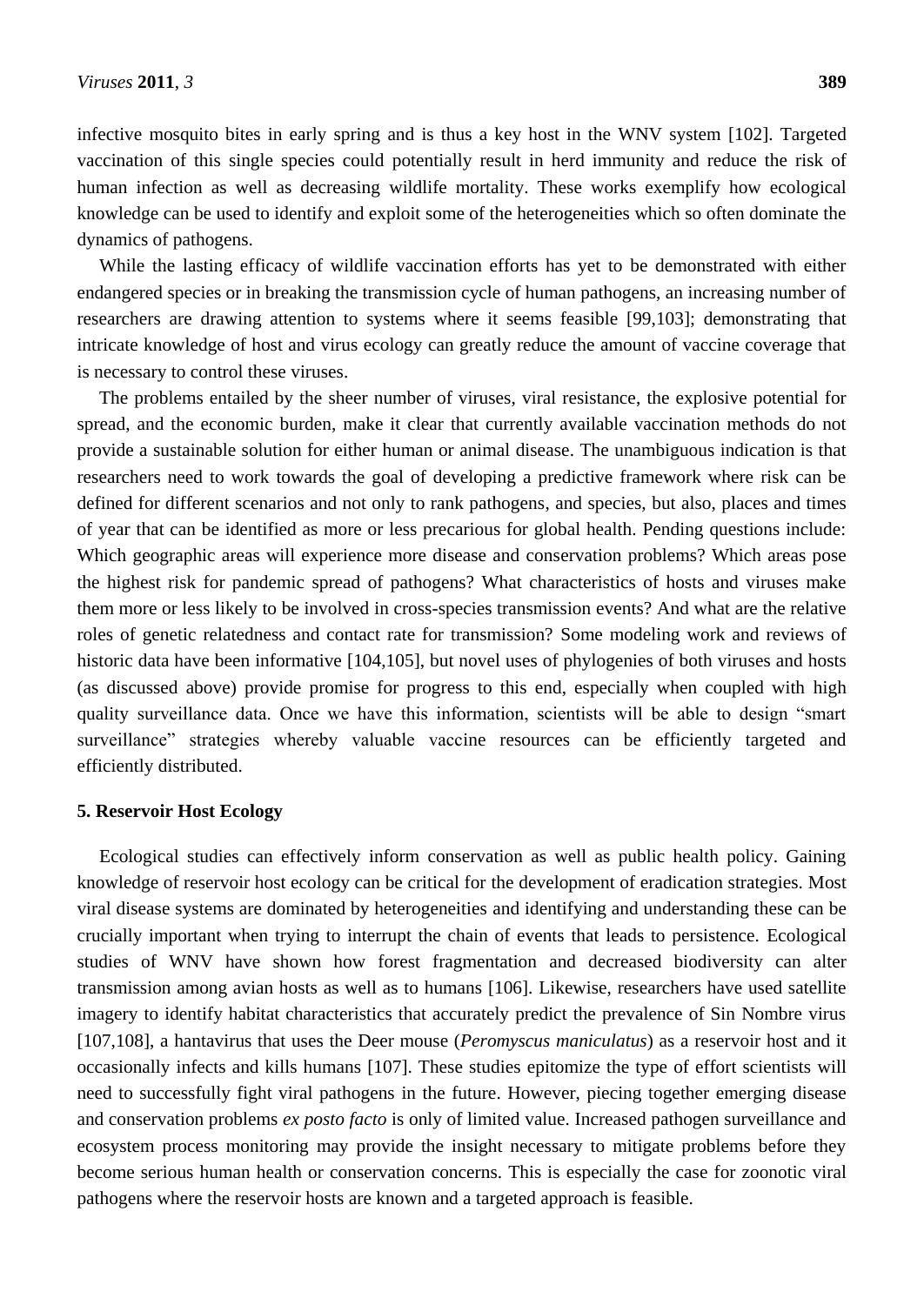Rodents rank as the number one reservoir of emerging and re-emerging zoonotic viruses [\[9\]](#page-12-8). Conveniently, these small mammals also present a manageable system for studying disease dynamics [\[109](#page-18-5)[–111\]](#page-18-6). Individuals can be marked and sampled individually through time. Their locations as well as their contacts with other individuals can be measured. As such, wild populations of rodents can be valuable as model disease systems to address relevant questions like: Are there key hosts for transmission? How does prevalence vary seasonally or over time? What is the contact rate between the reservoir and humans? How do these pathogens flow through populations? The answers are of critical importance because they provide an indication of when and where there is increased risk of a zoonotic event whereby a human becomes infected, or when a species becomes at genuine risk of extinction. By monitoring and manipulating wild populations, one might also be able to identify factors that may increase a pathogens chance of emerging. For instance, what characteristics of hosts and viruses make them more or less likely to be involved in cross-species transmission? And what are the relative roles of genetic relatedness and contact rate for transmission? Long-term monitoring and surveillance in reservoirs will also enlighten us to the kind of **aggregations** and other heterogeneities that exist through time and that and can be exploited with efficient vaccination campaigns.

#### **6. Conclusion**

We are experiencing a global increase in the rate of emerging viral zoonoses, which are primarily driven by anthropogenic activities such as land-use change, agricultural intensification, and driven by global travel and trade [\[112\]](#page-18-7). In order to adequately understand, predict and ultimately interrupt the processes by which zoonoses cross the species barrier from their natural reservoirs to humans, and then become established as human pathogens, comprehensive scientific studies that use the tools of ecology, virology, microbiology, and epidemiology are needed [\[113\]](#page-18-8). The study of disease ecology has become an established discipline with advances in both the formulation of new theory as well as the integration of molecular virological techniques that provide important information about epidemiology, ecology and viral evolution, all of which has been applied to both health and conservation [\[114–](#page-18-9)[116\]](#page-18-10). Because ecological systems are rife with heterogeneities and often have non-intuitive processes underlying their dynamics, it is critically important for scientists to use a comprehensive approach to understanding the population processes of an ecosystem before successful intervention strategies can be developed or implemented. Admittedly this is a daunting task and it is often the case that scientists need to operate with less than complete information. Where this is the case, a modeling approach is necessary to identify key processes that allow successful interventions.

Technological advances in molecular virology and genetics, as well as the expanded use of mathematical models in epidemiology and disease ecology have dramatically changed our ability to manage both conservation and health. Finally, it is only with this type of interdisciplinary approach that considers free-ranging wildlife, domestic animals and humans as inextricable components of a single disease system, that progress can be made that will satisfy both conservation and public health needs. This is the essence of conservation medicine [\[117\]](#page-18-11) and indeed we believe a "One Health" approach to infectious disease is necessarily the way forward.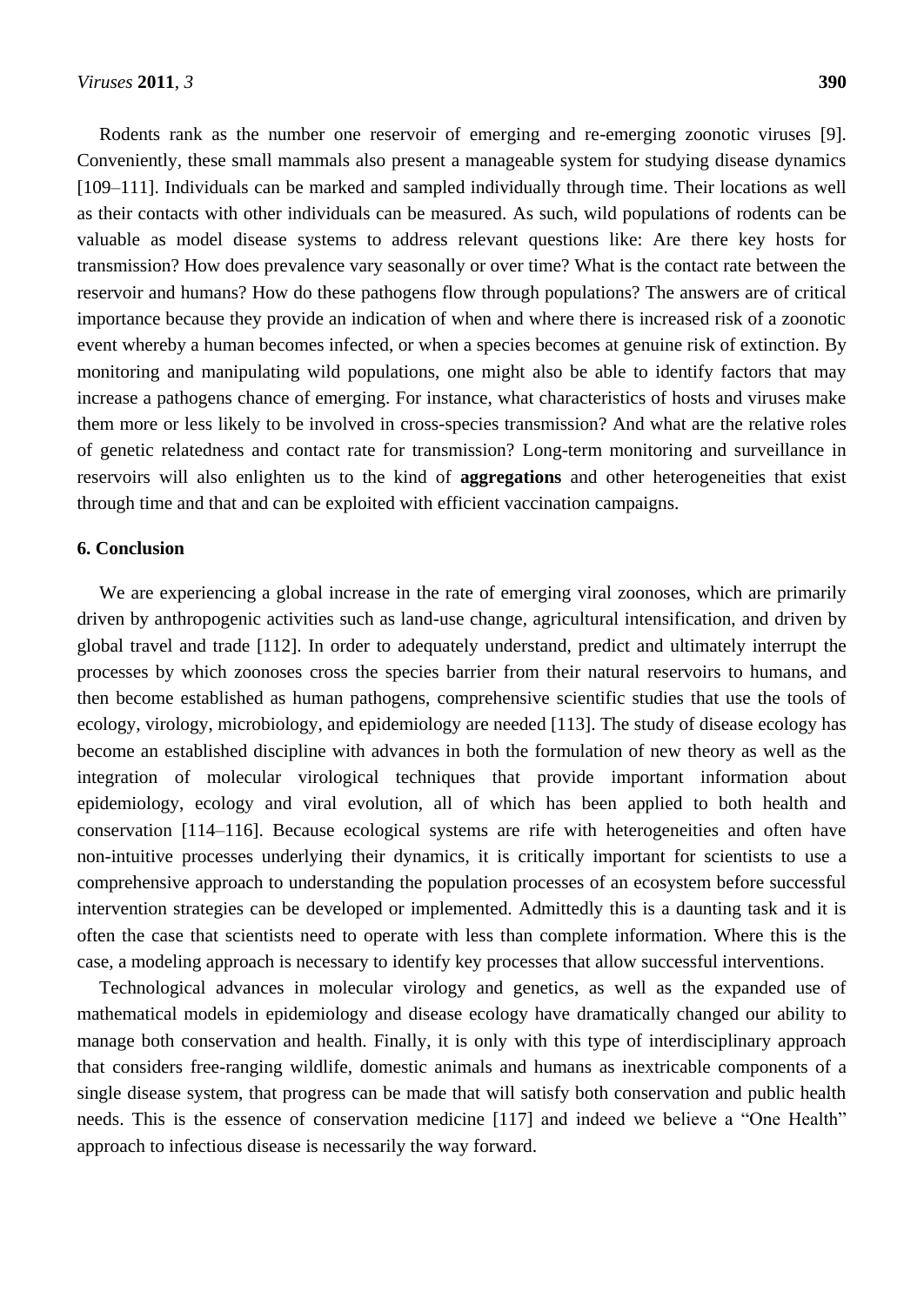# **Supplementary Materials**

Supplemental movie (Video S1).

# **Acknowledgements**

This work was supported in part by NIH/NSF "Ecology of Infectious Diseases" awards from the John E. Fogarty International Center (grant 3R01-TW005869-05S1) and an NIH award (K08AI067549) from the National Institute of Allergy and Infectious Diseases. We thank C. J. Wale, B. Wale and H. Ewing for their help in proofing the manuscript.

# **References and Notes**

- <span id="page-12-0"></span>1. Wake, D.B.; Vredenburg, V.T. Are we in the midst of the sixth mass extinction? A view from the world of amphibians. *Proc. Natl. Acad. Sci. U. S. A.* **2008**, *105*, 11466–11473.
- <span id="page-12-1"></span>2. May, R.M. How many species? *Philos. Trans. R. Soc. Lond. B. Biol. Sci.* **1990**, *330*, 293–304.
- <span id="page-12-2"></span>3. Pimm, S.L.; Russell, G.J.; Gittleman, J.L.; Brooks, T.M. The future of biodiversity. *Science* **1995**, *269*, 347–350.
- <span id="page-12-3"></span>4. Scott, M.E. The impact of infection and disease on animal populations: Implications for conservation biology. *Conserv. Biol.* **1988**, *2*, 40–56.
- <span id="page-12-4"></span>5. Dobson, A.P.; May, R.M. Disease and conservation. In *Conservation Biology: The Science of Scarcity and Diversity*; Soule, M., Ed.; Sinauer Associates: Sunderland, MA, USA, 1986; pp. 345–365.
- <span id="page-12-5"></span>6. Morse, S.S. *Emerging Viruses*; Oxford University Press: New York, NY, USA, 1993.
- <span id="page-12-6"></span>7. Daszak, P.; Cunningham, A.A.; Hyatt, A.D. Emerging infectious diseases of wildlife—Threats to biodiversity and human health. *Science* **2000**, *287*, 443–449.
- <span id="page-12-7"></span>8. Taylor, L.H.; Latham, S.M.; Woolhouse, M.E.J. Risk factors for human disease emergence. *Philos. Trans. R. Soc. Lond. B. Biol. Sci.* **2001**, *356*, 983–989.
- <span id="page-12-8"></span>9. Woolhouse, M.E.J.; Gowtage-Sequeria, S. Host range and emerging and reemerging pathogens. *Emerg. Infect. Dis.* **2005**, *11*, 1842–1847.
- <span id="page-12-9"></span>10. Duffy, S.; Shackelton, L.A.; Holmes, E.C. Rates of evolutionary change in viruses: Patterns and determinants. *Nat. Rev. Genet.* **2008**, *9*, 267–276.
- <span id="page-12-10"></span>11. Fauci, A.S. 25 years of HIV. *Nature* **2008**, *453*, 289–290.
- <span id="page-12-11"></span>12. Porter, J.D.H.; McAdam, K.P.W.J. The re-emergence of tuberculosis. *Ann. Rev. Public Health*  **1994**, *15*, 303–323.
- <span id="page-12-12"></span>13. Alexander, K.A.; Laver, P.N.; Michel, A.L.; Williams, M.; van Helden, P.D.; Warren, R.M.; van Pittius, N.C.G. Novel *Mycobacterium tuberculosis* Complex Pathogen, *M. mungi*. *Emerg. Infect. Dis.* **2010**, *16*, 1296–1299.
- <span id="page-12-13"></span>14. Ramaley, F. The growth of a science. *Uni. Colorado Stud.* **1940** *26*, 3–14.
- <span id="page-12-14"></span>15. Darwin, C. *On the Origin of Species*; Murry: London, UK, 1859.
- <span id="page-12-15"></span>16. Elton, C.S. *Animal Ecology*; Macmillan Co.: New York, NY, USA, 1927.
- <span id="page-12-16"></span>17. Kirmack, W.O.; McKindrick, A.G. Contribution to the mathematical theory of epidemics. *Proc. R. Soc. Lond. A Math. Phys. Sci.* **1927**, *115*, 700–721.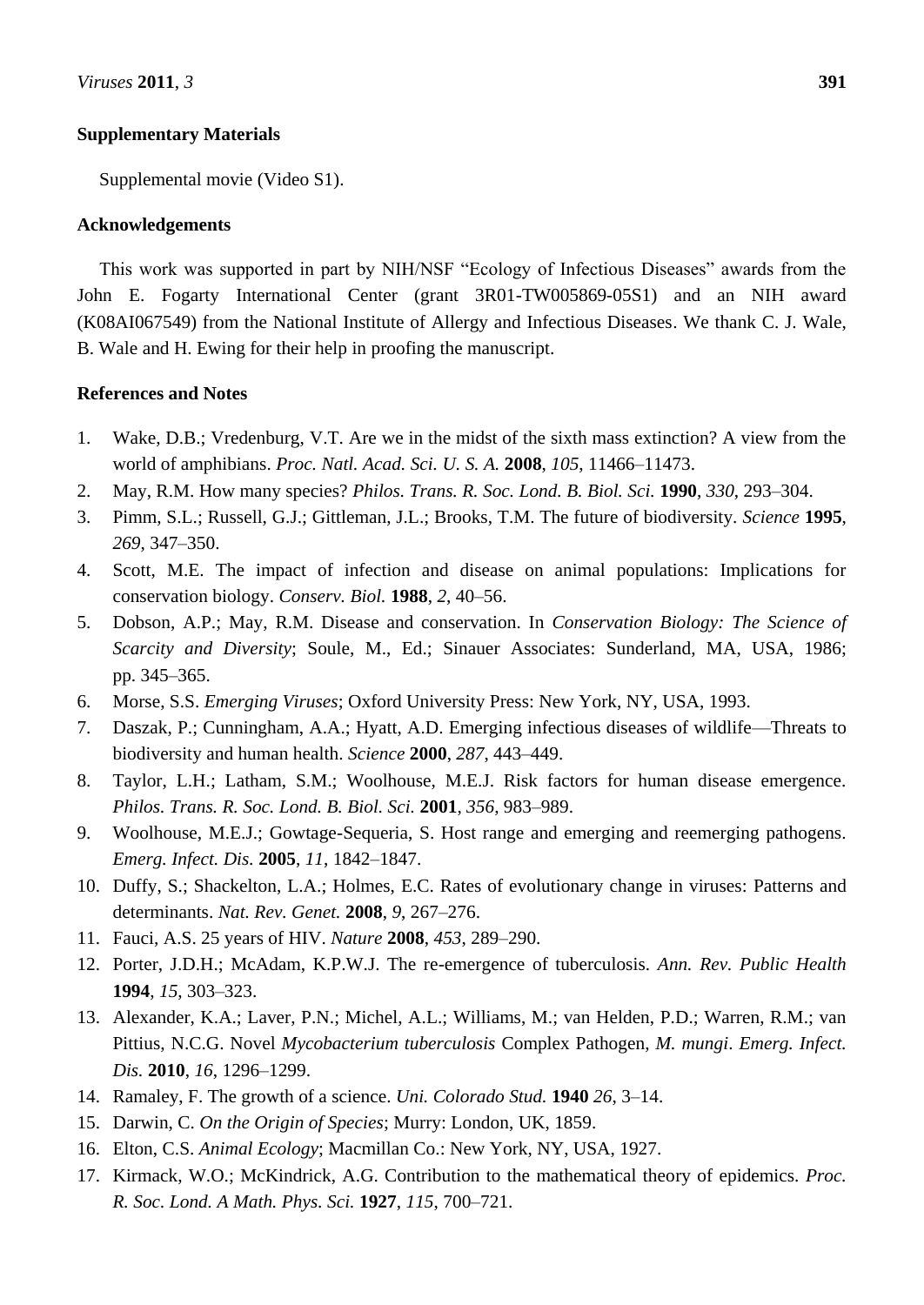- <span id="page-13-0"></span>18. Carson, R. *Silent Spring*; Houghton Mifflin Company: Boston, MA, USA, 1962.
- <span id="page-13-1"></span>19. Van Dyke, F. The history and distinctions of conservation biology. In *Conservation Biology: Foundations, Concepts, Applications*; 2nd ed.; Springer: New York, NY, USA, 2008; pp. 2–26.
- <span id="page-13-2"></span>20. Hamilton, W.D.; Axelrod, R.; Tanese, R. Sexual reproduction as an adaptation to resist parasites (a review). *Proc. Natl. Acad. Sci. U. S. A.* **1990**, *87*, 3566–3573.
- <span id="page-13-3"></span>21. Muller, H.J. Some genetic aspects of sex. *Am. Nat.* **1932**, *66*, 118–138.
- <span id="page-13-4"></span>22. Anderson, R.M.; May, R.M. Regulation and stability of host-parasite population interactions. 1. Regulator processes. *J. Anim. Ecol.* **1978**, *47*, 219–247.
- <span id="page-13-5"></span>23. May, R.M.; Anderson, R.M. Regulation and stability of host-parasite population interactions. 2. Destabilizing processes. *J. Anim. Ecol.* **1978**, *47*, 249–267.
- <span id="page-13-6"></span>24. Knowles, N.J.; Samuel, A.R. Molecular epidemiology of foot-and-mouth disease virus. *Virus Res.*  **2003**, *91*, 65–80.
- <span id="page-13-7"></span>25. Anyamba, A.; Chretien, J.P.; Small, J.; Tucker, C.J.; Formenty, P.B.; Richardson, J.H.; Britch, S.C.; Schnabelf, D.C.; Erickson, R.L.; Linthicum, K.J. Prediction of a Rift Valley fever outbreak. *Proc. Natl. Acad. Sci. U. S. A.* **2009**, *106*, 955–959.
- <span id="page-13-8"></span>26. Kilpatrick, A.M.; Gluzberg, Y.; Burgett, J.; Daszak, P. A quantitative risk assessment of the pathways by which West Nile virus could reach Hawaii. *Ecohealth* **2004**, *2*, 205–209.
- <span id="page-13-9"></span>27. Doyle, T.J.; Bryan, R.T.; Peters, C.J. Viral hemorrhagic fevers and hantavirus infections in the Americas. *Infect. Dis. Clin. North Am.* **1998**, *12*, 95.
- <span id="page-13-10"></span>28. Engelthaler, D.M.; Mosley, D.G.; Cheek, J.E.; Levy, C.E.; Komatsu, K.K.; Ettestad, P.; Davis, T.; Tanda, D.T.; Miller, L.; Frampton, J.W.; Porter, R.; Bryan, R.T. Climatic and environmental patterns associated with hantavirus pulmonary syndrome, Four Corners region, United States. *Emerg. Infect. Dis.* **1999**, *5*, 87–94.
- <span id="page-13-11"></span>29. Hufnagel, L.; Brockmann, D.; Geisel, T. Forecast and control of epidemics in a globalized world. *Proc. Natl. Acad. Sci. U. S. A.* **2004**, *101*, 15124–15129.
- 30. Fraser, C.; Donnelly, C.A.; Cauchemez, S.; Hanage, W.P.; Van Kerkhove, M.D.; Hollingsworth, T.D.; Griffin, J.; Baggaley, R.F.; Jenkins, H.E.; Lyons, E.J.; *et al*. Pandemic potential of a strain of influenza A (H1N1): Early findings. *Science* **2009**, *324*, 1557–1561.
- <span id="page-13-12"></span>31. Hosseini, P.R.; Sokolow, S.H.; Vandegrift, K.J.; Kilpatrick, A.M.; Daszak, P.D. Predictive power of air travel and socio-economic data for early pandemic spread. *PLoS ONE* **2010**, *5*, e12763.
- <span id="page-13-13"></span>32. Vandegrift, K.J.; Sokolow, S.H.; Daszak, P.; Kilpatrick, A.M. Ecology of avian influenza viruses in a changing world. *Ann. N. Y. Acad. Sci.* **2010**, *1195* 113–128.
- <span id="page-13-14"></span>33. Bermejo, M.; Rodriguez-Teijeiro, J.D.; Illera, G.; Barroso, A.; Vila, C.; Walsh, P.D. Ebola outbreak killed 5000 gorillas. *Science* **2006**, *314*, 1564–1564.
- <span id="page-13-15"></span>34. Chasey, D. Rabbit haemorrhagic disease: The new scourge of Oryctolagus cuniculus. *Lab. Anim.*  **1997**, *31*, 33–44.
- <span id="page-13-16"></span>35. Frost, S.D.W.; Volz, E.M. Viral phylodynamics and the search for an ‗effective number of infections'. *Philosophical Transactions of the Royal Society B-Biological Sciences* **2010**, *365*, 1879–1890.
- <span id="page-13-17"></span>36. Worobey, M.; Holmes, E.C. Evolutionary aspects of recombination in RNA viruses. *J. Gen. Virol.*  **1999**, *80*, 2535–2543.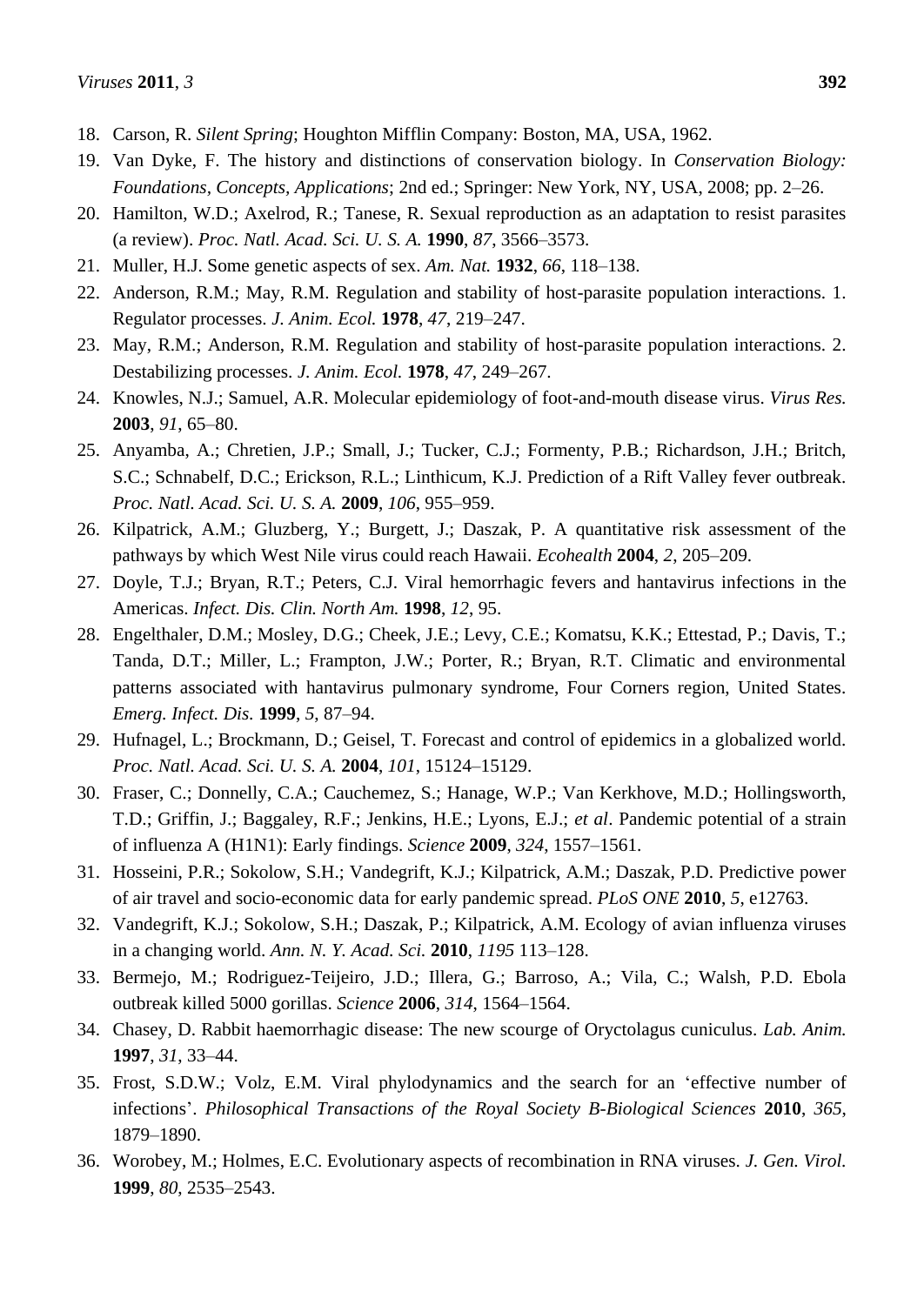- <span id="page-14-0"></span>37. Grenfell, B.T.; Pybus, O.G.; Gog, J.R.; Wood, J.L.N.; Daly, J.M.; Mumford, J.A.; Holmes, E.C. Unifying the epidemiological and evolutionary dynamics of pathogens. *Science* **2004**, *303*, 327–332.
- <span id="page-14-1"></span>38. Hickerson, M.J.; Carstens, B.C.; Cavender-Bares, J.; Crandall, K.A.; Graham, C.H.; Johnson, J.B.; Rissler, L.; Victoriano, P.F.; Yoder, A.D. Phylogeography's past, present, and future: 10 years after Avise, 2000. *Mol. Phylogenet. Evol.* **2010**, *54*, 291–301.
- <span id="page-14-2"></span>39. Holmes, E.C., *The Evolution and Emergence of RNA Viruses*; Oxford University Press: Oxford, UK, 2009.
- <span id="page-14-3"></span>40. Lembo, T.; Hampson, K.; Kaare, M.T.; Ernest, E.; Knobel, D.; Kazwala, R.R.; Haydon, D.T.; Cleaveland, S. The Feasibility of Canine Rabies Elimination in Africa: Dispelling Doubts with Data. *PLoS. Negl. Trop. Dis.* **2010**, *4*, e626.
- <span id="page-14-4"></span>41. Vial, F.; Cleaveland, S.; Rasmussen, G.; Haydon, D.T. Development of vaccination strategies for the management of rabies in African wild dogs. *Biol. Conserv.* **2006**, *131*, 180–192.
- <span id="page-14-5"></span>42. Lembo, T.; Hampson, K.; Haydon, D.T.; Craft, M.; Dobson, A.; Dushoff, J.; Ernest, E.; Hoare, R.; Kaare, M.; Mlengeya, T.; Mentzel, C.; Cleaveland, S. Exploring reservoir dynamics: A case study of rabies in the Serengeti ecosystem. *J. Appl. Ecol.* **2008**, *45*, 1246–1257.
- <span id="page-14-6"></span>43. Wallace, R.G.; Hodac, H.; Lathrop, R.H.; Fitch, W.M. A statistical phylogeography of influenza A H5N1. *Proc. Natl. Acad. Sci. U. S. A.* **2007**, *104*, 4473–4478.
- <span id="page-14-7"></span>44. Lemey, P.; Rambaut, A.; Drummond, A.J.; Suchard, M.A. Bayesian Phylogeography Finds Its Roots. *PLoS Comput. Biol.* **2009**, *5*, e1000520.
- <span id="page-14-8"></span>45. Walsh, P.D.; Biek, R.; Real, L.A. Wave-like spread of Ebola Zaire. *PLoS Biol.* **2005**, *3*, 1946–1953.
- <span id="page-14-9"></span>46. Archie, E.A.; Luikart, G.; Ezenwa, V.O. Infecting epidemiology with genetics: A new frontier in disease ecology. *TREE* **2009**, *24*, 21–30.
- <span id="page-14-10"></span>47. Biek, R.; Real, L.A. The landscape genetics of infectious disease emergence and spread. *Mol. Ecol.* **2010**, *19*, 3515–3531.
- <span id="page-14-11"></span>48. Kimura, M.; Ohta, T. On the rate of molecular evolution. *J. Molec. Evol.* **1971**, *1*, 117.
- <span id="page-14-12"></span>49. Drummond, A.J.; Ho, S.Y.W.; Phillips, M.J.; Rambaut, A. Relaxed phylogenetics and dating with confidence. *PLoS Biol.* **2006**, *4*, 699–710.
- <span id="page-14-13"></span>50. Pybus, O.G.; Rambaut, A. Evolutionary analysis of the dynamics of viral infectious disease. *Nat. Rev. Genet.* **2009**, *10*, 540–550.
- <span id="page-14-14"></span>51. Holmes, E.C.; Grenfell, B.T. Discovering the Phylodynamics of RNA Viruses. *PLoS Comput. Biol.* **2009**, *5*, e1000505.
- <span id="page-14-15"></span>52. Vigilant, L.; Guschanski, K. Using genetics to understand the dynamics of wild primate populations. *Primates* **2009**, *50*, 105–120.
- <span id="page-14-16"></span>53. Hefti-Gautschi, B.; Pfunder, M.; Jenni, L.; Keller, V.; Ellegren, H. Identification of conservation units in the European *Mergus merganser* based on nuclear and mitochondrial DNA markers. *Conserv. Genet.* **2009**, *10*, 87–99.
- <span id="page-14-17"></span>54. Wilder, J.A.; Hollocher, H. Recent radiation of endemic Caribbean *Drosophila* of the *dunni* subgroup inferred from multilocus DNA sequence variation. *Evolution* **2003**, *57*, 2566–2579.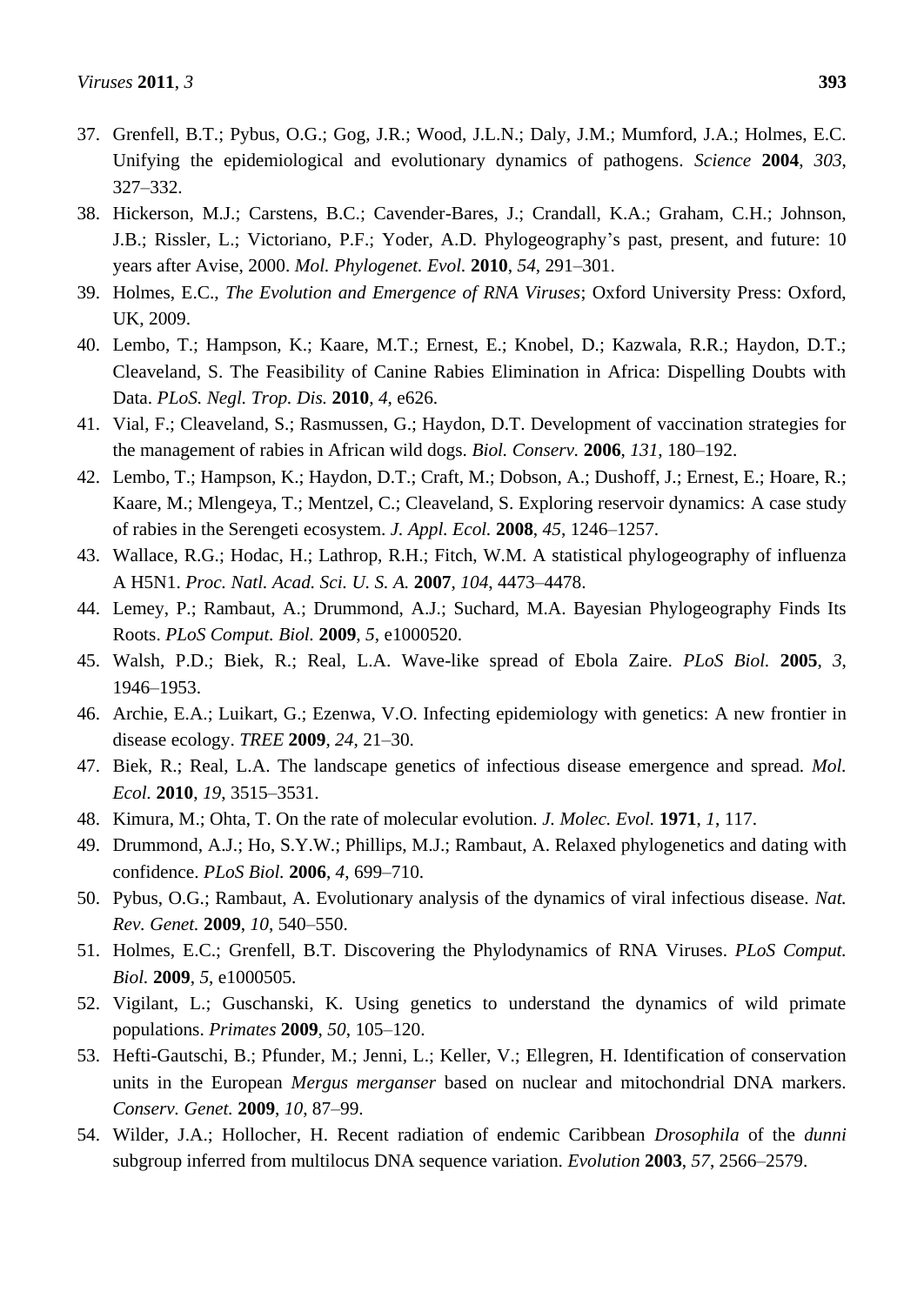- <span id="page-15-0"></span>55. Moodley, Y.; Linz, B.; Yamaoka, Y.; Windsor, H.M.; Breurec, S.; Wu, J.Y.; Maady, A.; Bernhoft, S.; Thiberge, J.M.; Phuanukoonnon, S.; *et al*. The peopling of the Pacific from a bacterial perspective. *Science* **2009**, *323*, 527–530.
- <span id="page-15-1"></span>56. Wirth, T.; Wang, X.Y.; Linz, B.; Novick, R.P.; Lum, J.K.; Blaser, M.; Morelli, G.; Falush, D.; Achtman, M. Distinguishing human ethnic groups by means of sequences from *Heliclobacter pylori*: Lessons from Ladakh. *Proc. Natl. Acad. Sci. U. S. A.* **2004**, *101*, 4746–4751.
- <span id="page-15-2"></span>57. Nieberding, C.; Morand, S.; Libois, R.; Michaux, J.R. A parasite reveals cryptic phylogeographic history of its host. *Proc. R. Soc. Lond. B. Biol. Soc.* **2004**, *271*, 2559–2568.
- <span id="page-15-3"></span>58. Toon, A.; Hughes, J. Are lice good proxies for host history? A comparative analysis of the Australian magpie, *Gymnorhina tibicen*, and two species of feather louse. *Heredity* **2008**, *101*, 127–135.
- <span id="page-15-4"></span>59. Bruyndonckx, N.; Biollaz, F.; Dubey, S.; Goudet, J.; Christe, P. Mites as biological tags of their hosts. *Mol. Ecol.* **2010**, *19*, 2770–2778.
- <span id="page-15-5"></span>60. Antunes, A.; Troyer, J.L.; Roelke, M.E.; Pecon-Slattery, J.; Packer, C.; Winterbach, C.; Winterbach, H.; Hemson, G.; Frank, L.; Stander, P.; *et al*. The Evolutionary Dynamics of the Lion *Panthera leo* Revealed by Host and Viral Population Genomics. *PLoS Genet.* **2008**, *4*, e1000251.
- <span id="page-15-6"></span>61. Biek, R.; Drummond, A.J.; Poss, M. A virus reveals population structure and recent demographic history of its carnivore host. *Science* **2006**, *311*, 538–541.
- <span id="page-15-7"></span>62. Nieberding, C.M.; Olivieri, I. Parasites: Proxies for host genealogy and ecology? *TREE* **2007**, *22*, 156–165.
- <span id="page-15-8"></span>63. Drummond, A.J.; Rambaut, A.; Shapiro, B.; Pybus, O.G. Bayesian coalescent inference of past population dynamics from molecular sequences. *Mol. Biol. Evol.* **2005**, *22*, 1185–1192.
- <span id="page-15-9"></span>64. Moritz, C. Defining Evolutionarily Signficant Units for Conservation. *TREE* **1994**, *9*, 373–375.
- <span id="page-15-10"></span>65. Purvis, A.; Gittleman, J.L.; Cowlishaw, G.; Mace, G.M. Predicting extinction risk in declining species. *Proc. R. Soc. Lond. B. Biol. Soc.* **2000**, *267*, 1947–1952.
- <span id="page-15-11"></span>66. Fritz, S.A.; Bininda-Emonds, O.R.P.; Purvis, A. Geographical variation in predictors of mammalian extinction risk: big is bad, but only in the tropics. *Ecol. Lett.* **2009**, *12*, 538–549.
- <span id="page-15-12"></span>67. McCoy, K.D.; Boulinier, T.; Tirard, C. Comparative host-parasite population structures: disentangling prospecting and dispersal in the black-legged kittiwake *Rissa tridactyla*. *Mol. Ecol.*  **2005**, *14*, 2825–2838.
- <span id="page-15-13"></span>68. Whiteman, N.K.; Kimball, R.T.; Parker, P.G. Co-phylogeography and comparative population genetics of the threatened Galapagos hawk and three ectoparasite species: Ecology shapes population histories within parasite communities. *Mol. Ecol.* **2007**, *16*, 4759–4773.
- <span id="page-15-14"></span>69. Tabor, G.M.; Ostfeld, R.S.; Poss, M.; Dobson, A.P.; Aguirre, A.A. Conservation Biology and the Health Sciences: Defining the Research Prioritiees of Conservation Medicine. In *Conservation Biology: Research Priorities for the Next Decade*; Soule, M.E.; Orians, G.H., Eds.; Island Press: Washington D.C., DC, USA, 2001.
- <span id="page-15-15"></span>70. Janke, M.; Holmes, E.C.; Kerr, P.J.; Wright, J.D.; Strive, T. Evolution and phylogeography of the nonpathogenic calicivirus RCV-A1 in wild rabbits in Australia. *J. Virol.* **2010**, *84*, 12397–12404.
- <span id="page-15-16"></span>71. Keele, B.F.; Van Heuverswyn, F.; Li, Y.Y.; Bailes, E.; Takehisa, J.; Santiago, M.L.; Bibollet-Ruche, F.; Chen, Y.L.; Wain, L.V.; Liegeois, F.; *et al*. Chimpanzee reservoirs of pandemic and nonpandemic HIV-1. *Science* **2006**, *313*, 523–526.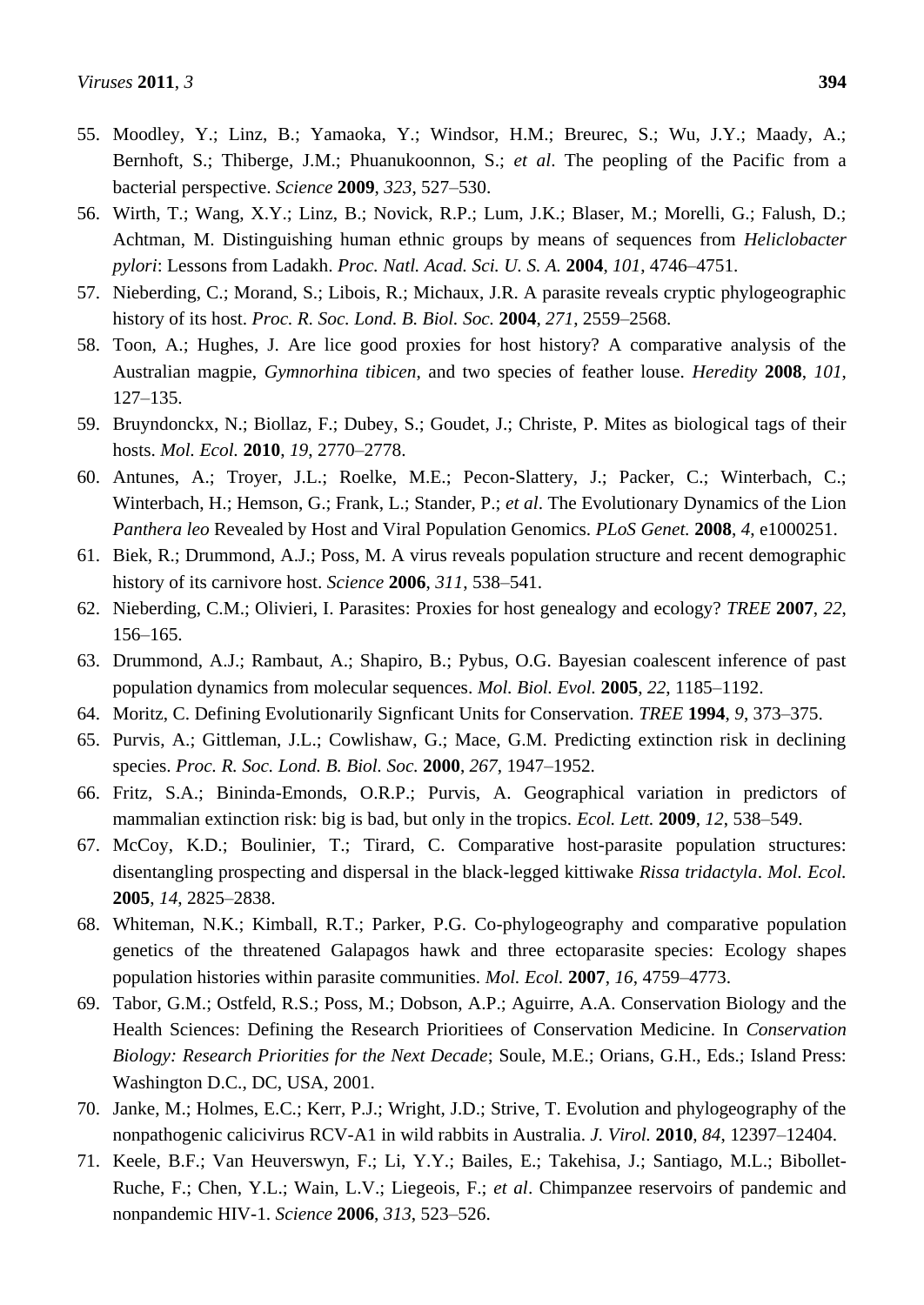- <span id="page-16-0"></span>72. Troyer, J.L.; VandeWoude, S.; Pecon-Slattery, J.; McIntosh, C.; Franklin, S.; Antunes, A.; Johnson, W.; O'Brien, S.J. FIV cross-species transmission: An evolutionary prospective. *Vet. Immunol. Immunopathol.* **2008**, *123*, 159–166.
- <span id="page-16-1"></span>73. Avise, J.C. Phylogeography: Retrospect and prospect. *J. Biogeogr.* **2009**, *36*, 3–15.
- <span id="page-16-2"></span>74. Palacios, G.; Briese, T.; Kapoor, V.; Jabado, O.; Liu, Z.Q.; Venter, M.; Zhai, J.H.; Renwick, N.; Grolla, A.; Geisbert, T.W.; *et al*. MassTag polymerase chain reaction for differential diagnosis of viral hemorrhagic fevers. *Emerg. Infect. Dis* **2006**, *12*, 692–695.
- <span id="page-16-3"></span>75. Palacios, G.; Quan, P.L.; Jabado, O.J.; Conlan, S.; Hirschberg, D.L.; Liu, Y.; Zhai, J.; Renwick, N.; Hui, J.; Hegyi, H.; *et al*. Panmicrobial oligonucleotide array for diagnosis of infectious diseases. *Emerg. Infect. Dis.* **2007**, *13*, 73–81.
- <span id="page-16-4"></span>76. O'Connell, D.; Jones, S.; Molloy, S. Metagenomics. *Nat. Rev. Micriobiol.* **2005**, *3*, 447–447.
- <span id="page-16-5"></span>77. Frias-Lopez, J.; Shi, Y.; Tyson, G.W.; Coleman, M.L.; Schuster, S.C.; Chisholm, S.W.; DeLong, E.F. Microbial community gene expression in ocean surface waters. *Proc. Natl. Acad. Sci. U. S. A.* **2008**, *105*, 3805–3810.
- <span id="page-16-6"></span>78. Mocali, S.; Benedetti, A. Exploring research frontiers in microbiology: The challenge of metagenomics in soil microbiology. *Res. Microbiol.* **2010**, *161*, 497–505.
- <span id="page-16-7"></span>79. Cox-Foster, D.L.; Conlan, S.; Holmes, E.C.; Palacios, G.; Evans, J.D.; Moran, N.A.; Quan, P.L.; Briese, T.; Hornig, M.; Geiser, D.M.; *et al*. A metagenomic survey of microbes in honey bee colony collapse disorder. *Science* **2007**, *318*, 283–287.
- 80. Epstein, J.H.; Quan, P.-L.; Briese, T.; Street, C.; Jabado, O.; Conlan, S.; Ali Khan, S.; Verdugo, D.; Hossain, M.J.; Hutchison, S.K.; *et al*. Identification of GBV-D, a novel GB-like flavivirus from old world frugivorous bats *(Pteropus giganteus*) in Bangladesh. *PLoS Pathog.* **2010**, *6*, e1000972.
- 81. Honkavuori, K.S.; Shivaprasad, H.L.; Williams, B.L.; Quan, P.L.; Hornig, M.; Street, C.; Palacios, G.; Hutchison, S.K.; Franca, M.; Egholm, M.; *et al*. Novel Borna Virus in Psittacine Birds with Proventricular Dilatation Disease. *Emerg. Infect. Dis.* **2008**, *14*, 1883–1886.
- <span id="page-16-8"></span>82. Lipkin, W.I.; Briese, T.; Hornig, M.; Palacios, G. Pathogen surveillance and discovery in acute and chronic disease. *J. Neurovirol.* **2007**, *13*, 20.
- <span id="page-16-9"></span>83. Lello, J.; Boag, B.; Fenton, A.; Stevenson, I.R.; Hudson, P.J. Competition and mutualism among the gut helminths of a mammalian host. *Nature* **2004**, *428*, 840–844.
- <span id="page-16-10"></span>84. Cattadori, I.M.; Haukisalmi, V.; Henttonen, H.; Hudson, P.J. Transmission ecology and the structure of parasite communities in small mammals. In *Micromammals and Macroparasites: From Evolutionary Ecology to Management*; Morand, S.; Krasnov, B.R.; Poulin, R., Eds.; Springer: New York, NY, USA, 2006; pp. 349–369.
- <span id="page-16-11"></span>85. Plotkin, S.A. Vaccines: The fourth century. *Clin. Vaccine Immunol.* **2009**, *16*, 1709–1719.
- <span id="page-16-12"></span>86. Nandedkar, T.D. Nanovaccines: Recent developments in vaccination. *J. Biosci.* **2009**, *34*, 995–1003.
- <span id="page-16-13"></span>87. Zanoni, R.G.; Kappeler, A.; Müller, U.M.; Müller, C.; Wandeler, A.I.; Breitenmoser, U. Rabies free status of Switzerland after 30 years of fox rabies. *Schweizer Archiv fuer Tierheilkunde* **2000**, *142*, 423–429.
- <span id="page-16-14"></span>88. Wandeler, A.I. Oral immunization of wildlife. In *The Natural History of Rabies*; Baer, G.M., Ed.; CRC Press: Boca Raton, FL, USA, 1994; pp. 485–503.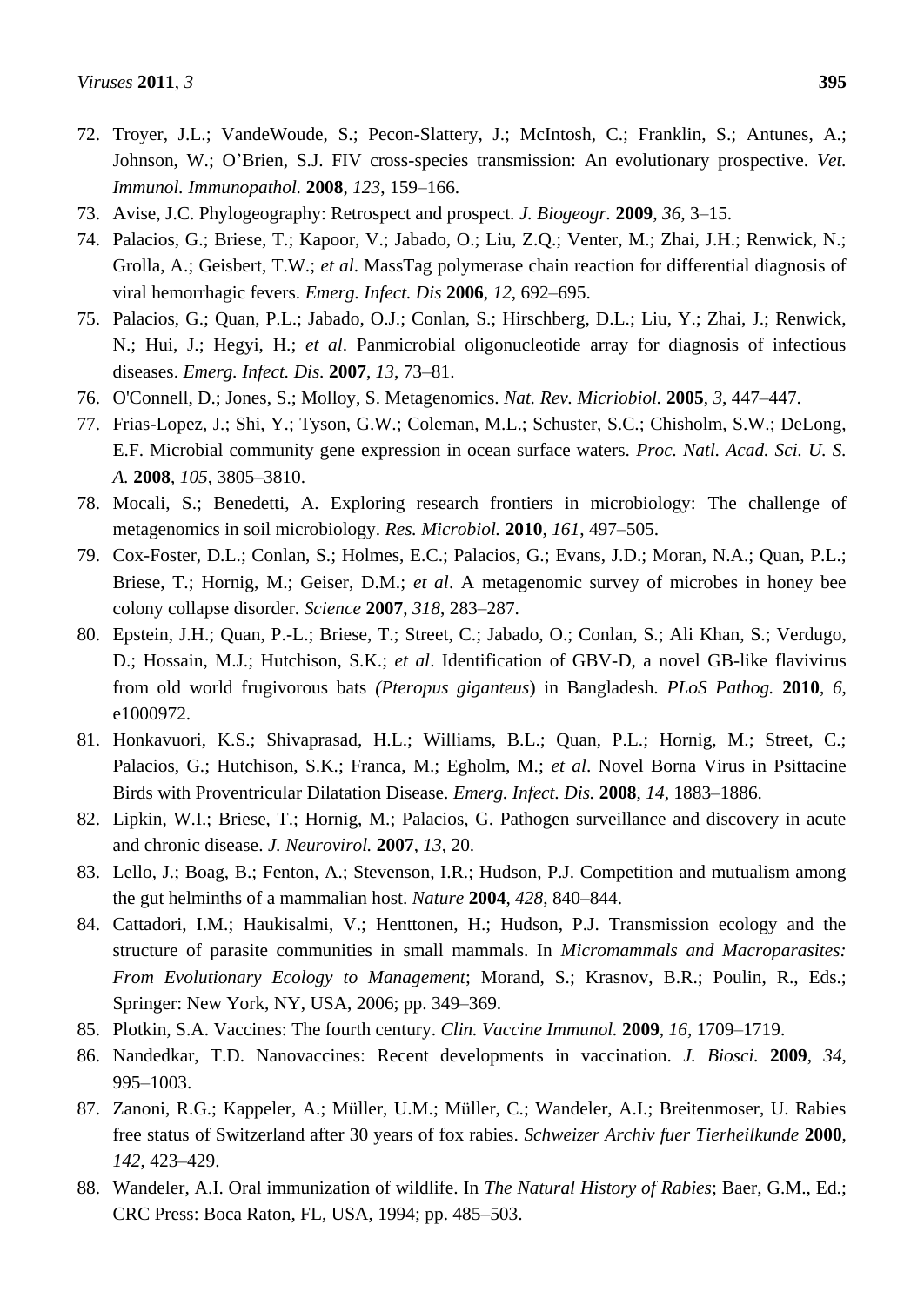- <span id="page-17-0"></span>89. Pastoret, P.P.; Brochier, B. Epidemiology and elimination of rabies in Western Europe. *Vet. J.*  **1998**, *156*, 83–90.
- <span id="page-17-1"></span>90. MacInnes, C.D.; Smith, S.M.; Tinline, R.R.; Ayers, N.R.; Bachmann, P.; Ball, D.G.A.; Calder, L.A.; Crosgrey, S.J.; Fielding, C.; Hauschildt, P.; *et al*. Elimination of rabies from red foxes in eastern Ontario. *J. Wildl. Dis.* **2001**, *37*, 119–132.
- <span id="page-17-2"></span>91. Williams, E.S.; Thorne, E.T.; Kwiatkowski, D.R.; Oakleaf, B. Overcoming disease problems in the Black-Footed Ferret recovery program. *Trans. N. Amer. Wildl. Natur. Resour. Conf.* **1992**, *57*, 474–485.
- <span id="page-17-3"></span>92. Knobel, D.L.; Fooks, A.R.; Brookes, S.M.; Randall, D.A.; Williams, S.D.; Argaw, K.; Shiferaw, F.; Tallents, L.A.; Laurenson, M.K. Trapping and vaccination of endangered Ethiopian wolves to control an outbreak of rabies. *J. Appl. Ecol.* **2008**, *45*, 109–116.
- <span id="page-17-4"></span>93. Roelke, M.E.; Glass, C.M. In *Strategies for the management of the endangered Florida panther (Felis concolor coryi) in an ever shrinking habitat*, American Association of Zoo Veterinarians Annual Proceedings, Oakland, CA, USA, 15–19 November 1992; pp. 38–44.
- <span id="page-17-5"></span>94. Kat, P.W.; Alexander, K.A.; Smith, J.S.; Munson, L. Rabies and African wild dogs in Kenya. *Proc. R. Soc. Lond. B. Biol. Soc.* **1995**, *262*, 229–233.
- <span id="page-17-6"></span>95. Kat, P.W.; Alexander, K.A.; Smith, J.S.; Richardson, J.D. Rabies among African wild dogs (*Lycaon pictus)* in the Masai Mara, Kenya. *J. Vet. Diagn. Invest.* **1996**, *8*, 420–426.
- <span id="page-17-7"></span>96. Long, G.H.; Karanikas, A.T.; Harvill, E.T.; Read, A.F.; Hudson, P.J. Acellular pertussis vaccination facilitates *Bordetella parapertussis* infection in a rodent model of bordetellosis. *Proc. R. Soc. Lond. B. Biol. Soc.* **2010**, *277*, 2017–2025.
- <span id="page-17-8"></span>97. Thorne, E.T.; Williams, E.S. Disease and endangered species: The Black-Footed ferret as a recent example. *Conserv. Biol.* **1988**, *2*, 66–74.
- <span id="page-17-9"></span>98. Randall, D.A.; Marino, J.; Haydon, D.T.; Sillero-Zubiri, C.; Knobel, D.L.; Tallents, L.A.; Macdonald, D.W.; Laurenson, M.K. An integrated disease management strategy for the control of rabies in Ethiopian wolves. *Biol. Conserv.* **2006**, *131*, 151–162.
- <span id="page-17-10"></span>99. Haydon, D.T.; Randall, D.A.; Matthews, L.; Knobel, D.L.; Tallents, L.A.; Gravenor, M.B.; Williams, S.D.; Pollinger, J.P.; Cleaveland, S.; Woolhouse, M.E.J.; Sillero-Zubiri, C.; Marino, J.; Macdonald, D.W.; Laurenson, M.K. Low-coverage vaccination strategies for the conservation of endangered species. *Nature* **2006**, *443*, 692–695.
- <span id="page-17-11"></span>100. Tsao, J.I.; Wootton, J.T.; Bunikis, J.; Luna, M.G.; Fish, D.; Barbour, A.G. An ecological approach to preventing human infection: Vaccinating wild mouse reservoirs intervenes in the Lyme disease cycle. *Proc. Natl. Acad. Sci. U. S. A.* **2004**, *101*, 18159–18164.
- <span id="page-17-12"></span>101. Griffing, S.M.; Kilpatrick, A.M.; Clark, L.; Marra, P.P. Mosquito landing rates on nesting American robins (Turdus migratorius). *Vector Borne Zoonotic Dis.* **2007**, *7*, 437–443.
- <span id="page-17-13"></span>102. Kilpatrick, A.M.; Peters, R.J.; Jones, M.J.; Marra, P.P.; Daszak, P.; Kramer, L.D. Vaccination of wildlife to control zoonotic disease: West Nile Virus as a case study. *Am. J. Trop. Med. Hyg.*  **2009**, *81*, 1100.
- <span id="page-17-14"></span>103. Hampson, K.; Dushoff, J.; Cleaveland, S.; Haydon, D.T.; Kaare, M.; Packer, C.; Dobson, A. Transmission Dynamics and Prospects for the Elimination of Canine Rabies. *PLoS Biol.* **2009**, *7*, 462–471.